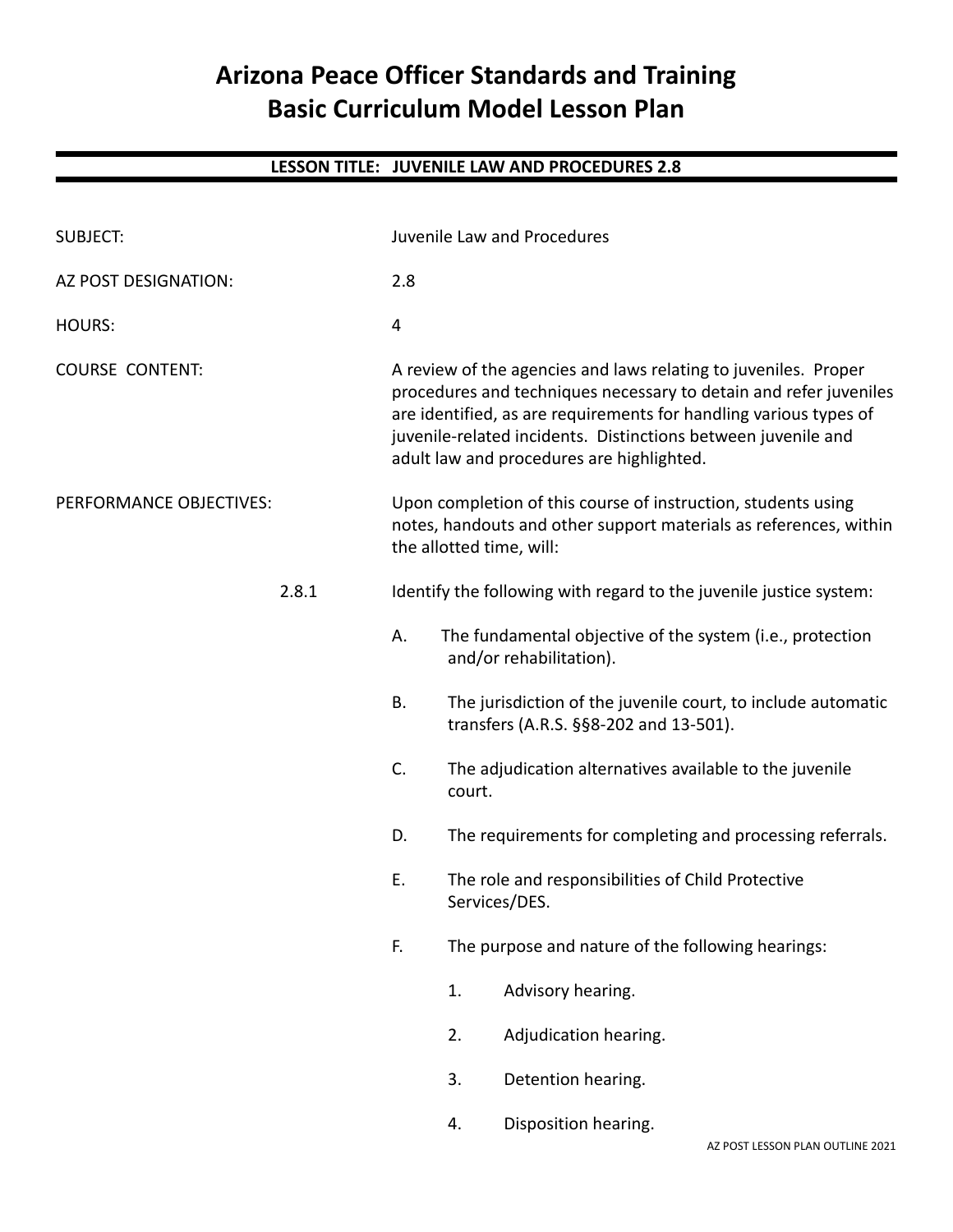- 5. Transfer hearing.
- 2.8.2 Identify juvenile adjudication options per A.R.S. §§8-321 and 8-326.
- 2.8.3 Identify examples of situations in which juveniles must be segregated from other prisoners per A.R.S. §8-305.
- 2.8.4 Identify that juveniles may not be transported with adults unless segregated by a sight and sound barrier within the transportation vehicle.
- 2.8.5 Identify examples of situations in which there is a legal duty to secure medical aid for a sick or injured juvenile who is in custody per A.R.S. §8-821.
- 2.8.6 Identify examples of situations in which a minor, who has been the victim of a sexual assault, may give consent to a medical examination per A.R.S. §13-1413.
- 2.8.7 Identify the responding officer's responsibility with regard to taking a minor's statement concerning an alleged sexual offense or physical abuse involving, or witnessed by, the minor.
- 2.8.8 Identify the following as rights that are guaranteed a juvenile based upon the Gault Decision:
	- A. Right to early notice of charges.
	- B. Right to remain silent.
	- C. Right to adequate warning of the privilege against self-incrimination.
	- D. Right to confront and cross-examine witnesses.
	- E. Right to legal counsel, whether private or court appointed, in cases which might result in incarceration.
	- F. Right to have a parent/guardian present while being questioned.
- 2.8.9 Identify the requirements for parent/guardian notification when a juvenile is taken into custody per A.R.S. §8-823.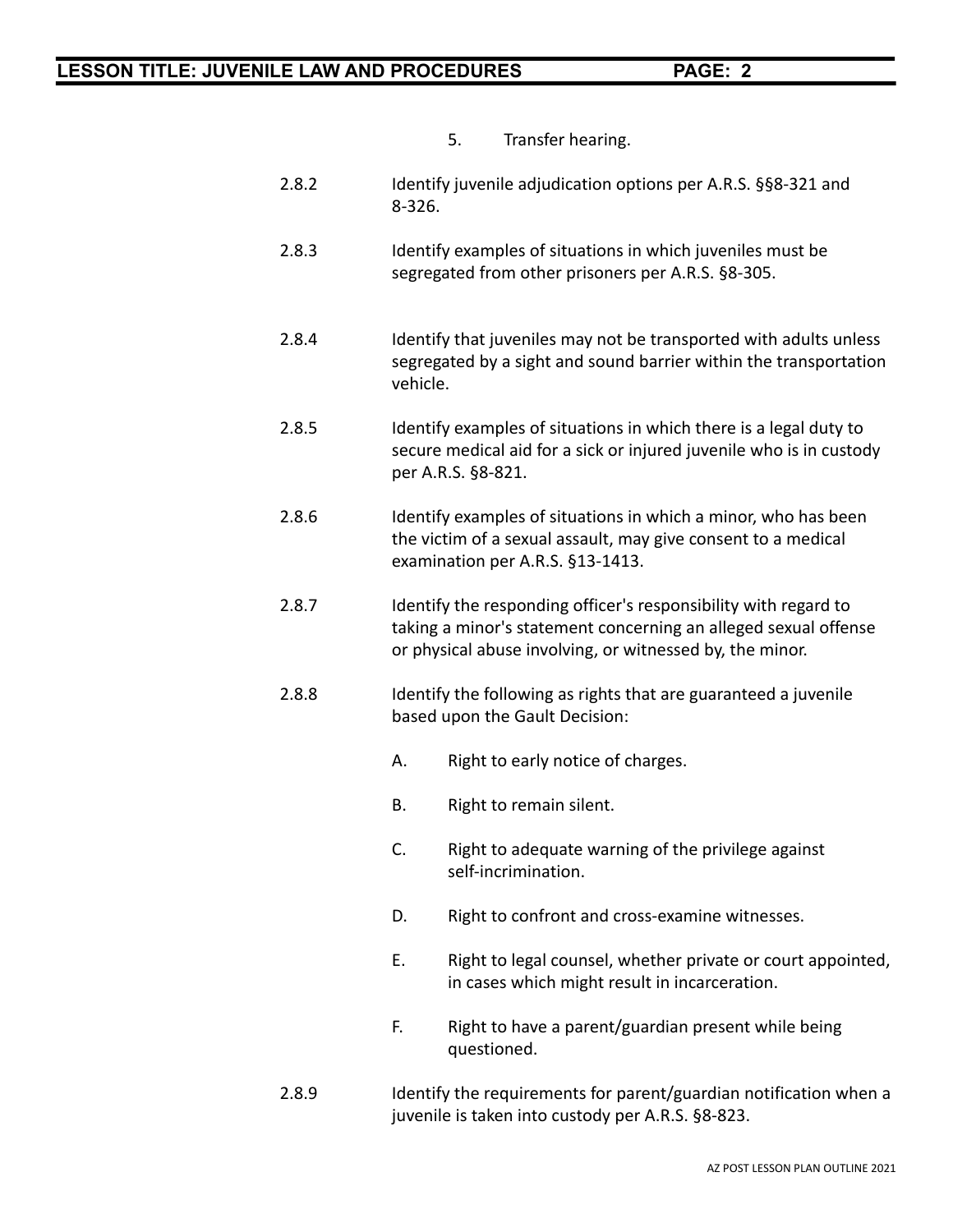- 2.8.10 Identify examples of violations related to the sale, possession or use of alcohol by juveniles per A.R.S. §§4-241 and 4-244.
- 2.8.11 Identify the following as factors that should be considered when determining the proper course of action with respect to a juvenile offender:
	- A. Nature of offense.
	- B. Age of offender.
	- C. Establishing culpability of the offender.
	- D. Nature of circumstances which led to the offense.
	- E. Prior contacts with law enforcement.
	- F. Legal guardian of the offender.
- 2.8.12 Identify the following alternatives to custody for juvenile offenders:
	- A. Release to a parent/guardian.
	- B. Referral to a public/private agency.
- 2.8.13 Given a written description of an offense committed by a juvenile, the circumstances which led to the offense, the age of the juvenile, the juvenile's history of violence and/or contact with law enforcement (if any), and the legal guardian of the offender, identify the most appropriate course of action from among the following alternatives:
	- A. Release to parent/guardian.
	- B. Referral to another agency.
	- C. Place into custody.
- 2.8.14 Identify definitions of the following terms:
	- A. Incorrigible person (A.R.S. §13-3612).
	- B. Delinquent person (A.R.S. §13-3612).
	- C. Dependent person (A.R.S. §13-3612).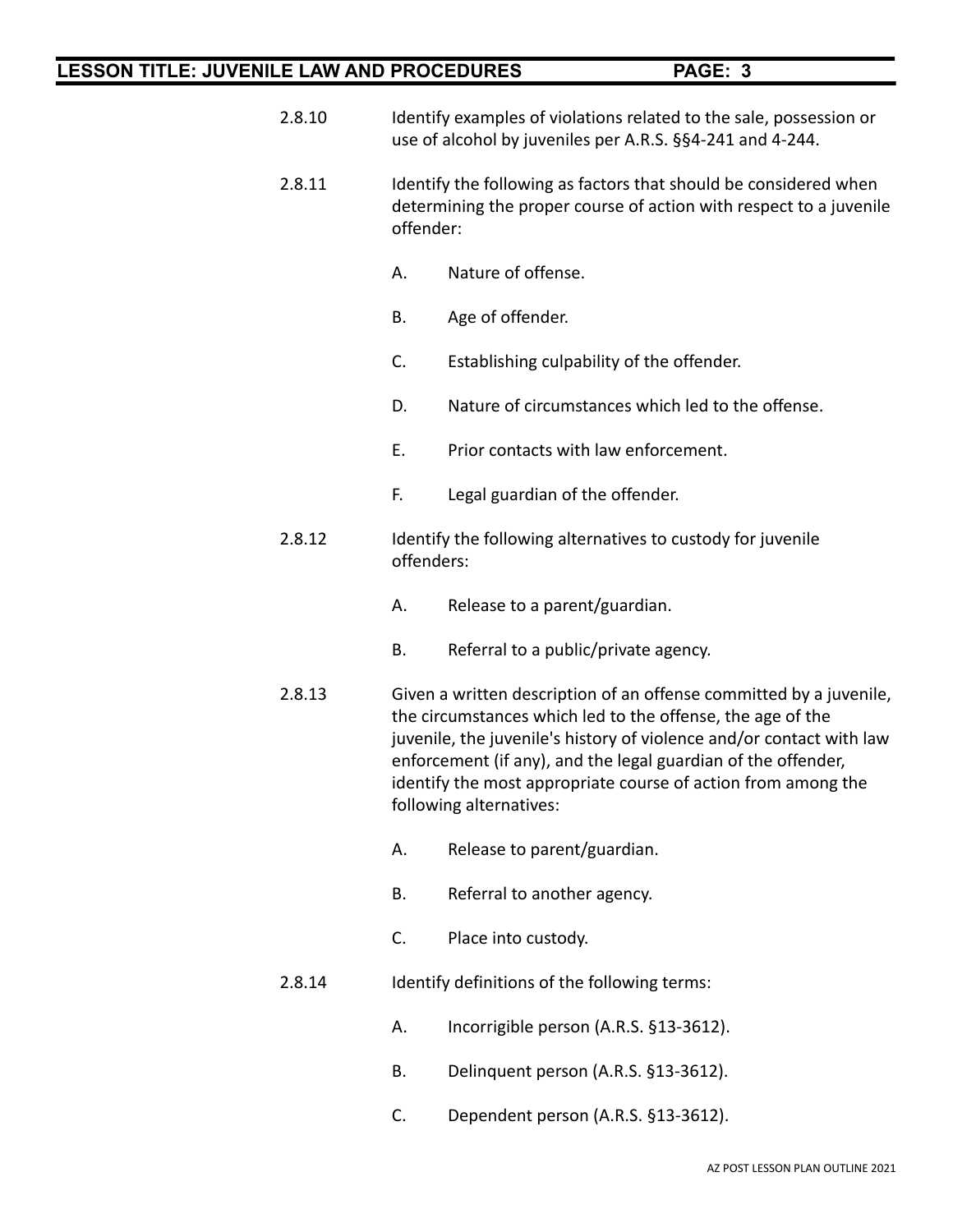- D. Neglect (A.R.S. §8-201).
- E. Runaway (A.R.S. §8-303).
- F. Adjudicated.
- G. Adjudication hearing.
- H. Adjusted.
- I. Advisory hearing.
- J. Commitment.
- K. Delinquent act.
- L. Detention.
- M. Detention hearing.
- N. Disposition.
- O. Disposition hearing.
- P. Juvenile.
- Q. Juvenile court.
- R. Transfer (remand) hearing.
- 2.8.15 Identify the circumstances under which an officer must lawfully take a juvenile into temporary custody per A.R.S. §§8-303 and 8-821.
- 2.8.16 Identify the circumstances under which an officer may lawfully take a juvenile into temporary custody per A.R.S. §§8-303 and 8-821.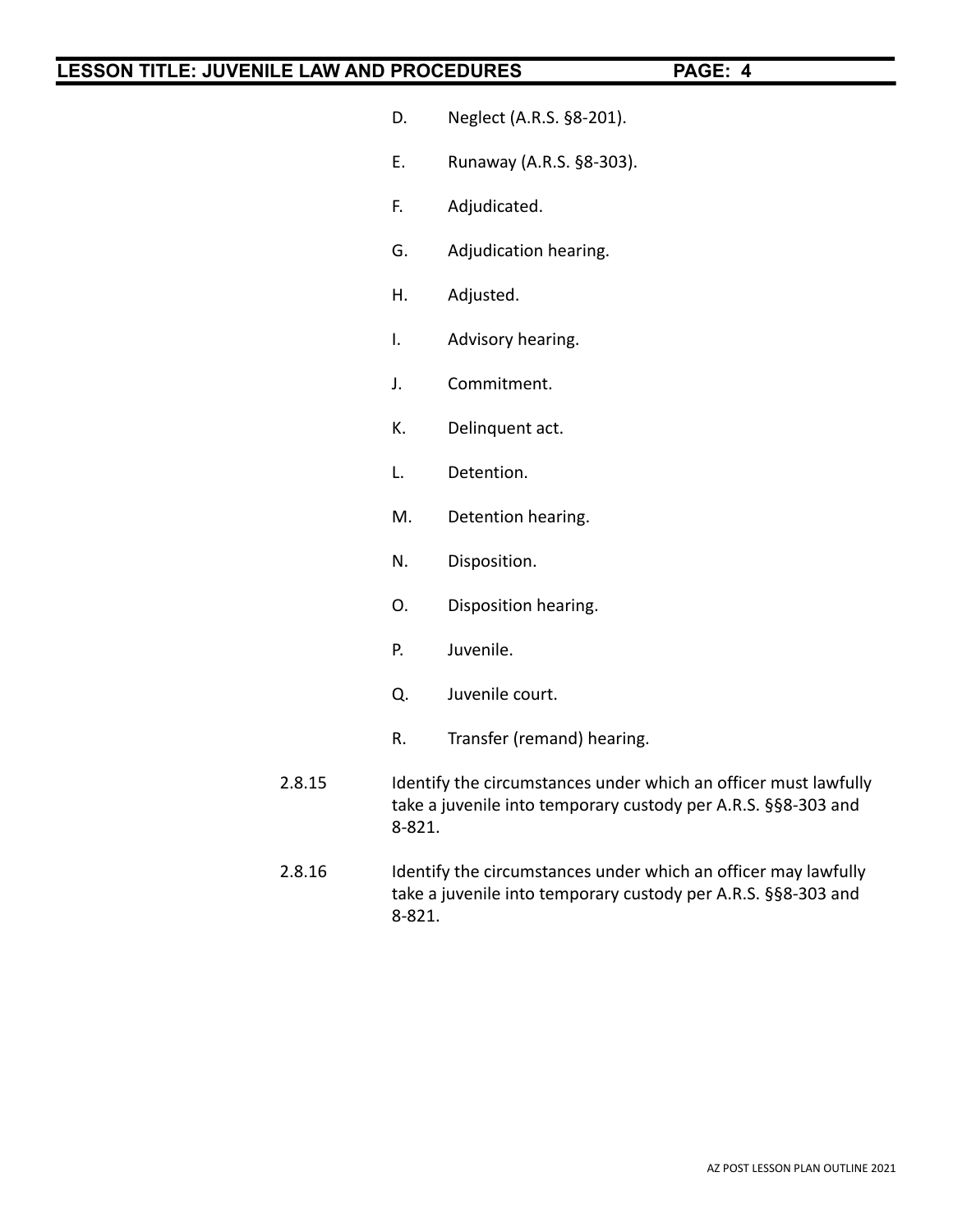| DATE FIRST PREPARED:             | <b>March 2001</b>                                                    |                     |  |
|----------------------------------|----------------------------------------------------------------------|---------------------|--|
| PREPARED BY:                     | <b>SME Committee</b>                                                 |                     |  |
| <b>REVIEWED - REVISED:</b>       | <b>SME Committee</b>                                                 | DATE: April 2001    |  |
| <b>REVIEWED - REVISED:</b>       | AZ POST (Word)                                                       | DATE: April 2003    |  |
| <b>REVIEWED - REVISED:</b>       | <b>Richard Watling</b>                                               | DATE: December 2003 |  |
| <b>REVIEWED - REVISED:</b>       | <b>SME Committee</b>                                                 | DATE: April 2006    |  |
| <b>REVIEWED - REVISED:</b>       | Lt. Dave Kelly, Phoenix PD (Typos)                                   | DATE: December 2009 |  |
| <b>REVIEWED - REVISED:</b>       | <b>SME Committee</b>                                                 | DATE: December 2010 |  |
| <b>REVIEWED - REVISED:</b>       | <b>SME Committee</b>                                                 | DATE: November 2011 |  |
| <b>REVIEWED - REVISED:</b>       | <b>SME Committee</b>                                                 | DATE: June 2014     |  |
| <b>REVIEWED - REVISED:</b>       | <b>SME Committee</b>                                                 | DATE: August 2017   |  |
| <b>REVIEWED - REVISED:</b>       | <b>SME Committee</b>                                                 | DATE: August 2019   |  |
| <b>REVIEWED - REVISED:</b>       | <b>SME Committee</b>                                                 | DATE: February 2021 |  |
| <b>REVIEWED - REVISED:</b>       | AZPOST (DocX)                                                        | DATE: January 2022  |  |
| AZ POST - APPROVAL:              | Mandy Faust                                                          | DATE: February 2021 |  |
| AZ POST - APPROVAL:              | Lori Wait                                                            | DATE: January 2022  |  |
| <b>INSTRUCTOR REFERENCES:</b>    |                                                                      |                     |  |
| <b>CLASS LEVEL:</b>              | Student                                                              |                     |  |
| <b>TRAINING AIDS:</b>            | Scenario options.<br>http://www.azleg.gov/ArizonaRevisedStatutes.asp |                     |  |
| <b>INSTRUCTIONAL STRATEGY:</b>   | Interactive lecture and class discussion.                            |                     |  |
| <b>SUCCESS CRITERIA:</b>         | 70% or higher on a written, multiple-choice examination.             |                     |  |
| <b>COMPUTER FILE NAME:</b>       | 2.8 Juvenile Law and Procedures                                      |                     |  |
| DATE RELEASED TO THE SHARE FILE: | May 27, 2022                                                         |                     |  |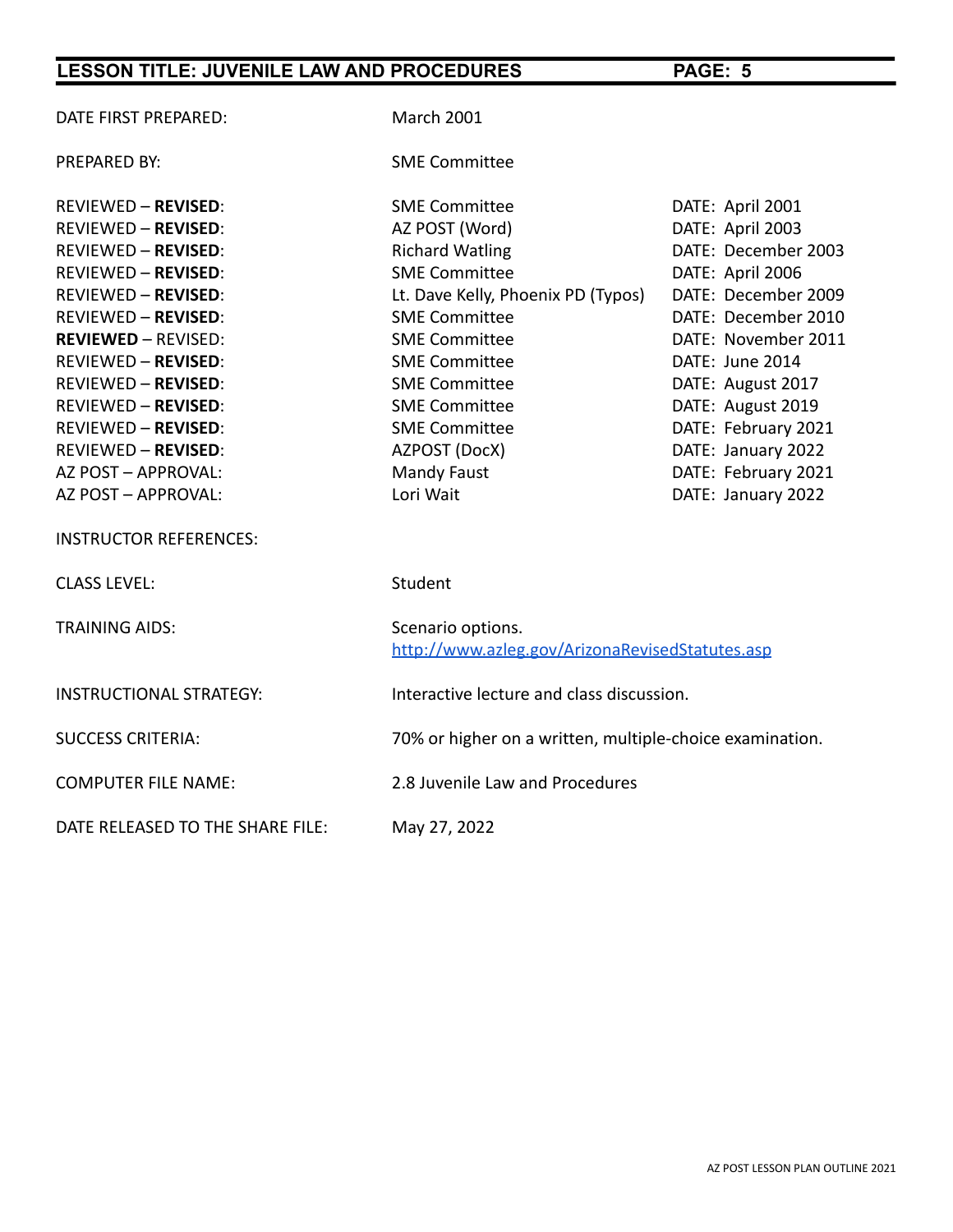### **I. INTRODUCTION**

- A. Instructor (self) introduction.
- B. Preview of performance objectives.

### **II. DEFINITION OF TERMS COMMON TO JUVENILE JUSTICE**

- A. The juvenile justice system is different from the adult system and, therefore, a different set of terminology is required to explain and understand the system. Most of these definitions may be found in ARS 8-201.
	- 1. Adjudicated: A determination by the court that the juvenile is either delinquent or incorrigible. **P. O. 2.8.14F**
	- 2. Diversion: The disposition of a juvenile case which makes unnecessary the completion of the formal court process. The diversion may be accomplished before, or after, the filing of a formal petition or complaint. (Rule 9, Rules of Proc. for Juvenile Court)

### **P. O. 2.8.14F**

3. Adjudication hearing: A trial to a judge to determine whether a juvenile is delinquent or incorrigible. The standard of proof is beyond a reasonable doubt. ( Rule 29, Rules of Proc. for Juvenile Court) **P. O. 2.8.1F2**

**P. O. 2.8.14G**

4. Adjusted: To dispose of a case without the juvenile being required to go to court.

### **P. O. 2.8.14H**

5. Advisory hearing: A judicial hearing that informs the juvenile of the formal charges against him/her, advises the juvenile of his/her right to counsel, provides the opportunity for court-appointed counsel and provides an opportunity for entry of a plea. (Rule 28, Rules of Proc, for Juvenile Court) **P. O. 2.8.1F1**

**P. O. 2.8.14I**

- 6. Commitment: The judicial determination that an adjudicated delinquent be confined in the Arizona Department of Juvenile Corrections (ADJC). **P. O. 2.8.14J**
- 7. Delinquent: A juvenile who has been found by the court to have committed a delinquent act. **P. O. 2.8.14B**
- 8. Delinquent act: Any act by a child, at least eight (8) years of age, which if committed by an adult would be a criminal or a petty offense, or that has been designated as a delinquent offense. See A.R.S. §8-201(10). **P. O. 2.8.14K**
- 9 Dependent: A child who is one of the following: **P. O. 2.8.14C**
	- a. In need of proper and effective parental care and control and has no parent/guardian, or one who has no parent/guardian willing to exercise, or capable of exercising, such care and control.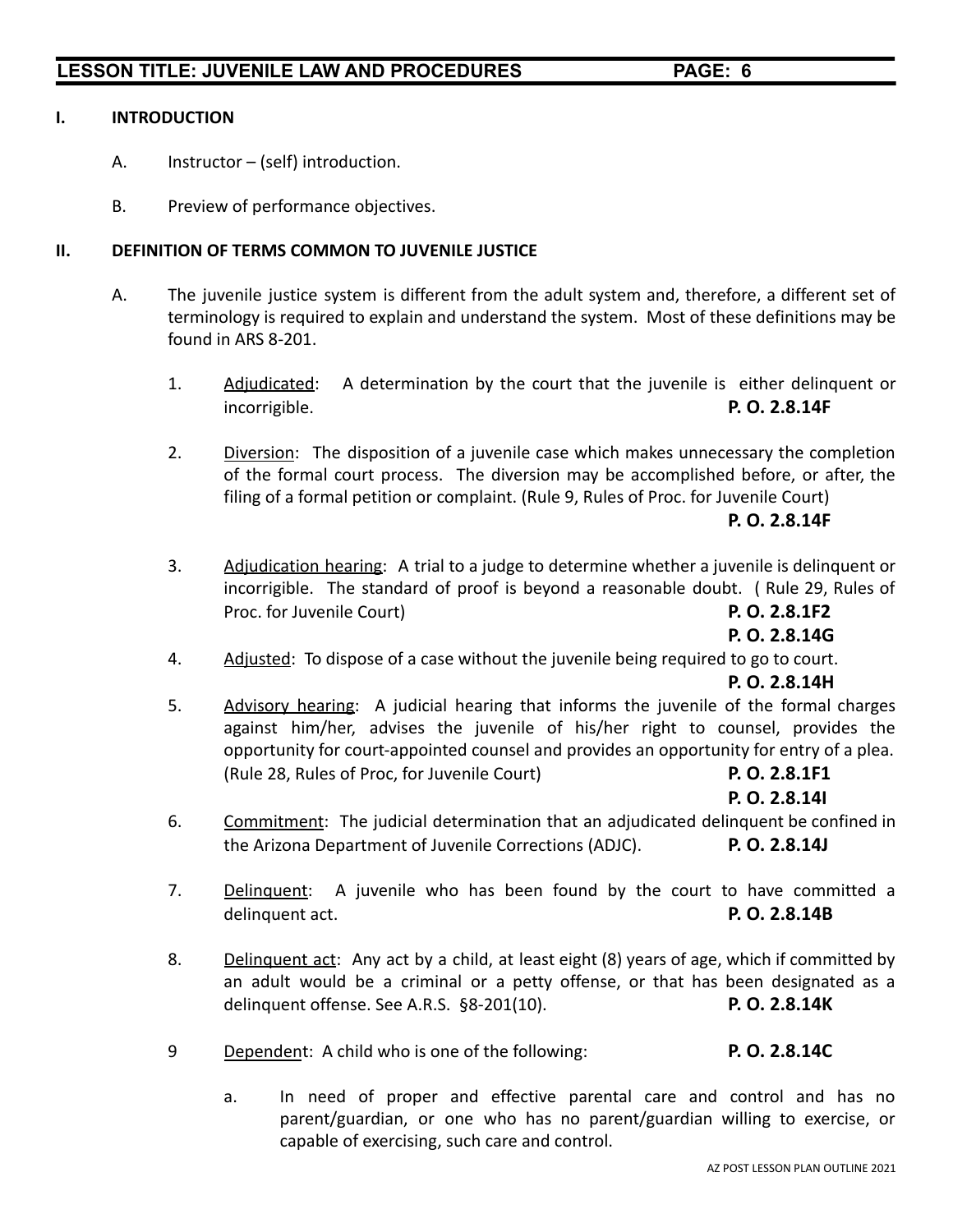- b. Destitute or who is not provided with the necessities of life, including adequate food, clothing, shelter or medical care.
- c. A child whose home is unfit by reason of abuse, neglect, cruelty or depravity by a parent, guardian or other person having custody or care of the child.
- d. Under the age of eight (8) years old and who is found to have committed an act that would result in adjudication as a delinquent or incorrigible child if committed by an older child. **P. O. 2.8.14L**
- e. Incompetent or not restorable to competency and who is alleged to have committed a serious offense as defined in A.R.S. § 13-706.
- 10. Detention: The temporary confinement of a juvenile for the protection of the child or the community pending court resolution of the juvenile's case or subsequent to adjudication. **P. O. 2.8.14L**
- 11. Detention hearing: A judicial determination on whether to hold or detain a juvenile pending further court proceedings. (Rule 23, Rules of Proc for Juvenile Court)

**P. O. 2.8.1F3 P. O. 2.8.14M**

12. Disposition: The judicial determination that a juvenile be committed to ADOJC, confined in a detention center, placed in a care or treatment program, placed on probation, terminated, released, and other outcomes deemed appropriate by the court. (8-845)

### **P. O. 2.8.14N**

13. Disposition hearing: A hearing to determine the most appropriate disposition of a juvenile. (Rule 30, Rules of Proc for Juvenile Court) **P. O. 2.8.1F4**

# **P. O. 2.8.14O**

- 14. Incorrigible: A child adjudicated as one who refuses to obey the reasonable and proper order or direction of a parent, guardian or custodian and who is beyond the control of such person(s), or any child who is habitually truant from school or who is a runaway from his/her home, parent, guardian or custodian; or who habitually behaves in such a manner as to injure or endanger the morals or health of self or others; or commits an act constituting an offense that can only be committed by a minor and is not designated a delinquent act; or fails to obey any lawful order of a court of competent jurisdiction given in a noncriminal action. **P. O. 2.8.14A**
- 15. Intake: The booking area of the Juvenile Court Detention Center where all juveniles are physically brought to the court to be processed and screened.
- 16. Juvenile: A person subjected to the jurisdiction of the juvenile court because he/she is under the age of 18 years. (Rule 1, Rules of Proc for Juvenile Court)

### **P. O. 2.8.14P**

17. Juvenile court: The division of the Superior Court having original jurisdiction over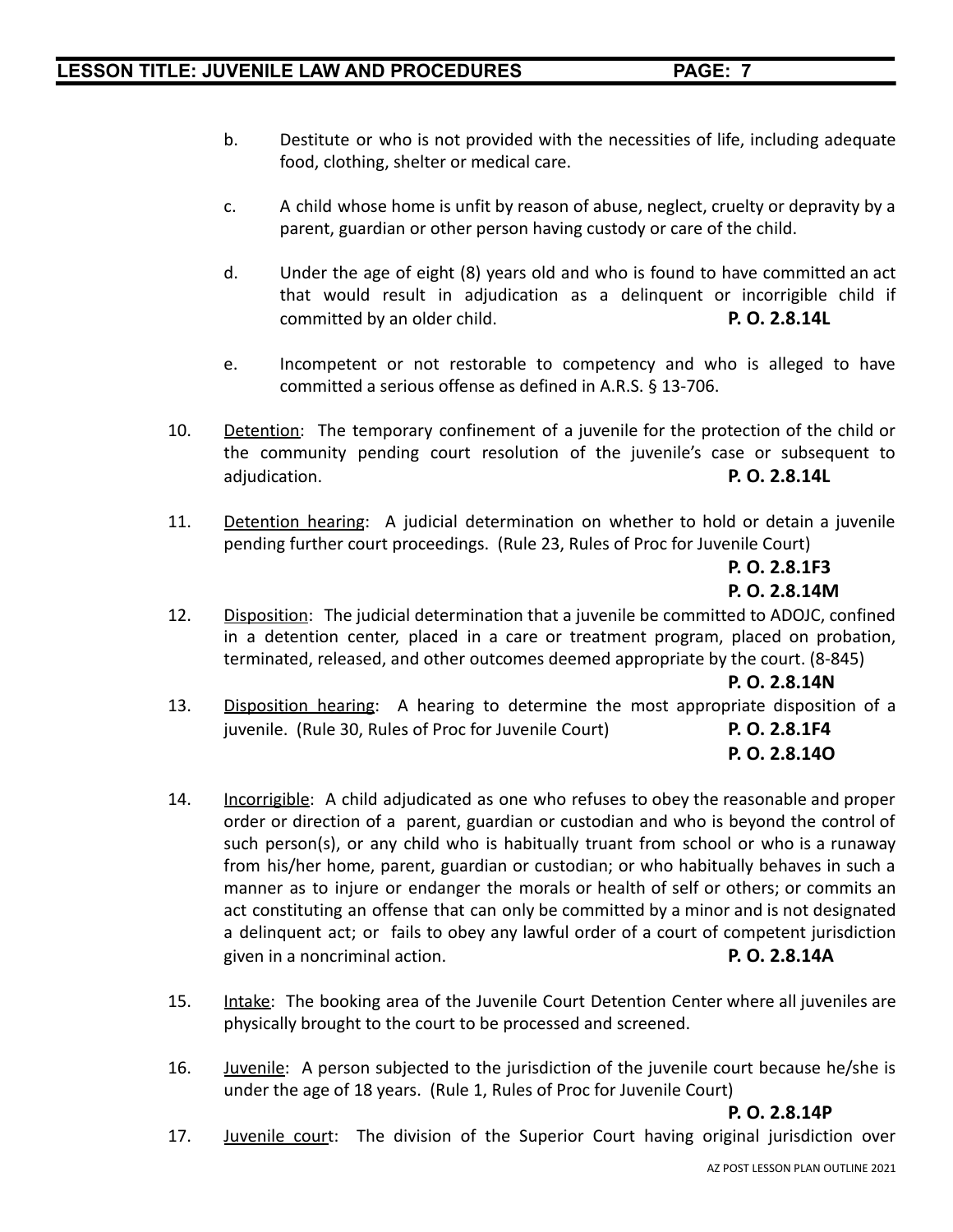children, under the age of 18 years, in all proceedings relating to delinquency, dependency or incorrigibility. **P. O. 2.8.14Q**

- 18. Neglect: The inability or unwillingness of a parent, guardian or custodian of a child to provide that child with supervision, food, clothing, shelter or medical care which causes unreasonable risk of harm to the child's health or welfare. **P. O. 2.8.14D**
- 19. Referral: A report submitted to the juvenile court and alleges that a child is dependent or incorrigible or that a juvenile has committed a delinquent or criminal act.
- 20. Runaway: A child who has run away from the child's parent or guardian and may be taken into temporary custody without a warrant. **P. O. 2.8.14E**
- 21. Status offense: Behavior that is unlawful only because it is committed by a juvenile (i.e., violation of curfew, truancy, running away from home, incorrigibility, etc.). *INSTRUCTOR NOTE: Instructors should emphasize that officers must understand that this means that a child accused of a status offense may not be locked in a holding cell or interview room.*
	- a. A juvenile charged with a status offense cannot be held in a secure facility. A juvenile who commits a status offense may not be committed to the Department of Juvenile Corrections.

### 22. Transfer hearing: **P. O. 2.8.1F5**

**P. O. 2.8.14R**

a. The Juvenile Court has jurisdiction over juvenile offenders who are charged under Title 8 unless either the state charges the juvenile as an adult under ARS 13-501 or the juvenile court transfers jurisdiction to the criminal division of the juvenile court under ARS 8-327. The transfer hearing is the hearing held when the juvenile court considers transferring the case to criminal court for prosecution.

### **III. JURISDICTION AND NATURE OF PROCEEDINGS IN JUVENILE COURT**

- A. Original jurisdiction. (Generally ARS 8-202)
	- 1. The juvenile court has original jurisdiction in all proceedings and matters affecting dependent, neglected, incorrigible or delinquent children, or children, under the age of 18 years, accused of a crime. Original Jurisdiction means that the case may only be initiated in that court.
	- 2. Jurisdiction over both civil traffic violations and offenses listed in A.R.S. 8-823 may be transferred to municipal court.
	- 3. A juvenile must be adjudicated delinquent or incorrigible before his/her 18th birthday or the juvenile court loses jurisdiction over that child.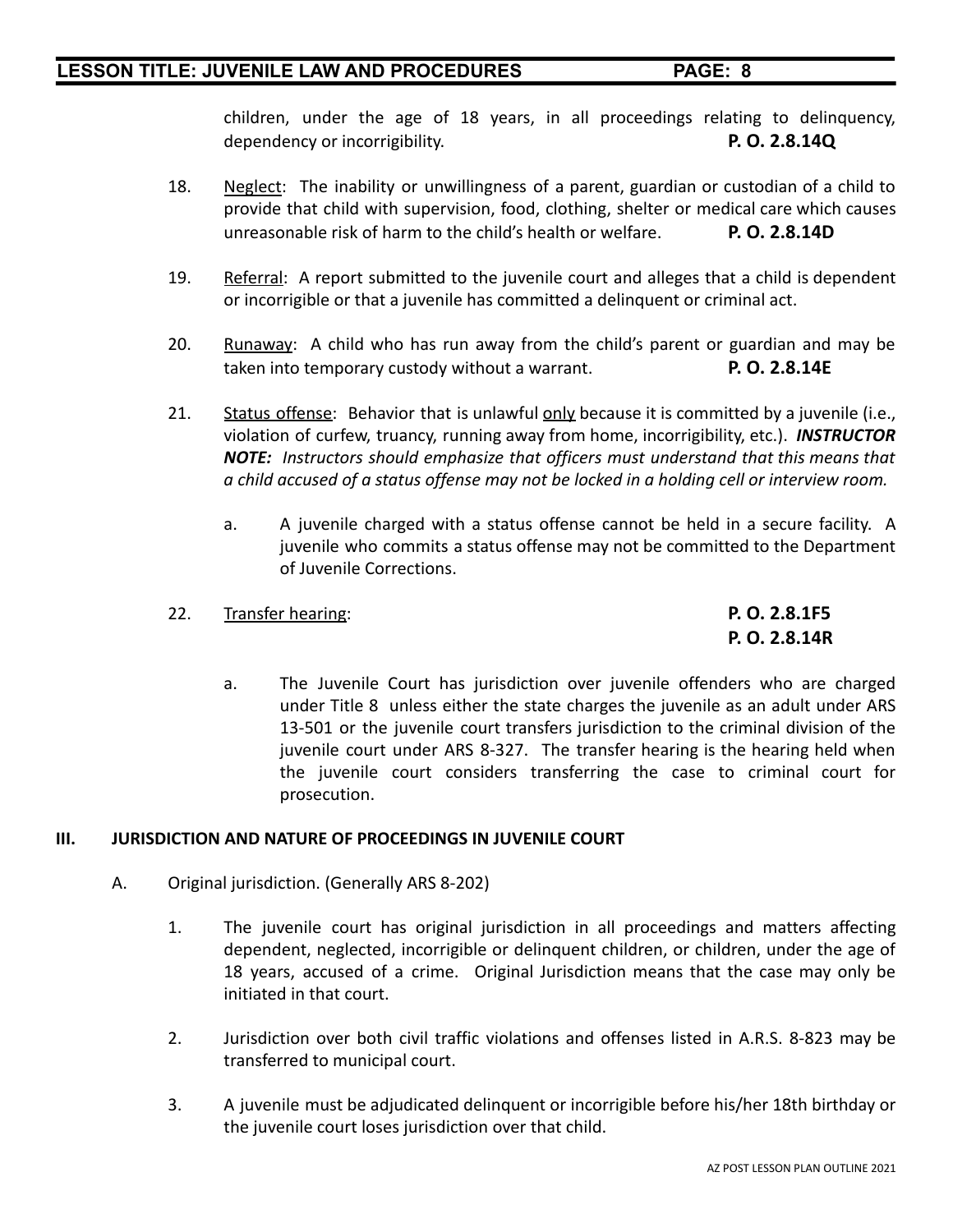- B. Retention of jurisdiction.
	- 1. The jurisdiction of the juvenile court and the power of the Department of Juvenile Corrections, under a juvenile commitment, usually terminate when a person reaches 18 years of age; however under special circumstances the court can retain jurisdiction up to age 19.
- C. Venue. (See ARS 8-206)
	- 1. The juvenile court shall be determined by the county of the residence of the juvenile or the county where the dependency or incorrigibility occurs.
	- 2. The venue of proceedings in the juvenile court, in which a petition alleging a delinquent act is filed, is the county where the delinquent act occurs.
- D. Philosophical nature of juvenile proceedings. **P. O. 2.8.1A**

- 1. In both historical evolvement and theory, the juvenile justice system is neither criminal nor penal in character; rather, its objective is the protection and/or rehabilitation of the child.
- E. Arizona Rules of Procedure for the Juvenile Court.
	- 1. These rules govern the procedure for all matters in the juvenile court, including delinquency, incorrigibility, diversion and dependency, Title 8 guardianship, termination of parental rights and adoption. In general, the Rules of Criminal Procedure generally are NOT applicable to juvenile proceedings; however, they may be looked to for guidance. The Rules of Evidence apply. (Maricopa County Juvenile Action No. JV-110720, 156 Arix. 430 (1988))
- F. Victim Rights.
	- 1. Victim Rights apply to all felonies, misdemeanors, petty offenses and violations of local criminal ordinances.
- **IV. COMMENCEMENT OF DELINQUENCY OR INCORRIGIBILITY PROCEEDINGS (THE PROSECUTORIAL PROCESS)** (See ARS 8-304)
	- A. Speedy Juvenile Justice Requirements. (Rule 25(B)(2), Rules of Juvenile Procedure)
		- 1. If a juvenile is NOT detained, then a petition must be filed within 45 days of submission of a referral to the prosecutor. Therefore, if there are lab tests, drug tests, etc. that will not be returned within the 45 days, it is better to wait to submit the referral if possible.
	- B. Responsibilities for investigation.
		- 1. The law enforcement officer where the act occurred, shall have the responsibility for the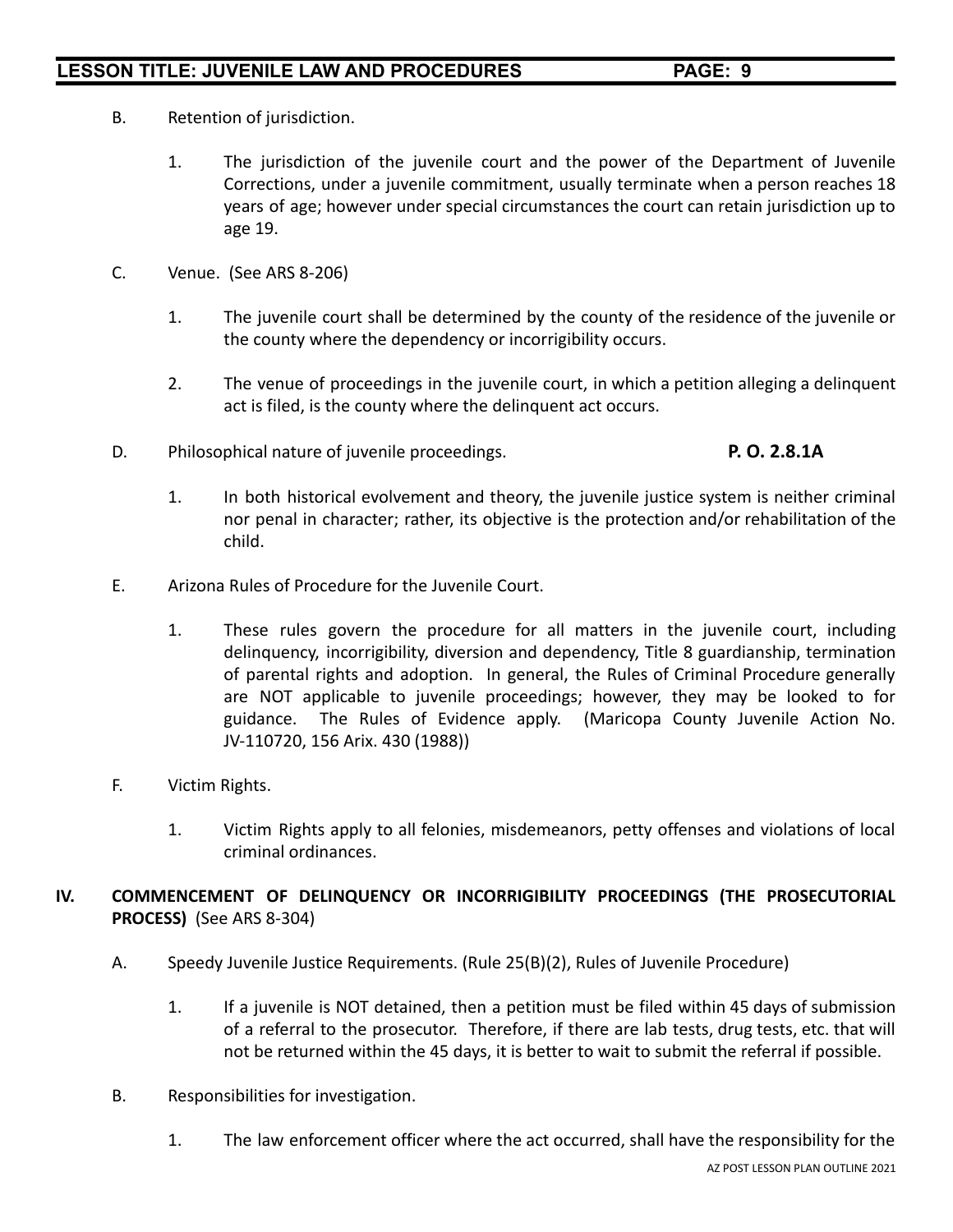complete investigation surrounding the alleged commission of the act. (ARS 8-304A)

- 2. Child Protective Service (CPS) specialists shall have the responsibility for the complete investigation of all complaints of alleged dependency and a criminal conduct allegation in cooperation with appropriate law enforcement agencies. (ARS 8-304B)
- C. Pre-petition referral. **P. O. 2.8.1D**

**P. O. 2.8.1E**

- 1. A juvenile proceeding for delinquency or incorrigibility is initiated by filing a juvenile referral with the juvenile court in the county where the alleged act is committed. (Rule 22 of the Rules of Procedure for Juvenile Court)
- 2. The referral shall be in writing, signed by the peace officer and shall set forth facts with sufficient clarity and specificity to reasonably notify the court of the alleged acts of the juvenile.
- 3. A peace officer should attach a legible copy of the departmental report(s) to the referral.
- 4. A.R.S. §8-307(B) requires that the law enforcement agency making a referral or complaint, immediately notify the juvenile's parents, guardian or custodian that a complaint is being sent to juvenile court.
- 5. The statute adds, however, that failure to make such notification shall not bar any proceedings in any court.
- 6. Upon receipt of the referral, the case is assigned to a juvenile probation officer for the pre-petition evaluation. **P. O. 2.8.2**
- 7. Upon receipt of the referral of a felony, the case will be forwarded to the county attorney for review.
- 8. A misdemeanor complaint may also be submitted for review.
- 9. If the county attorney does not file a petition, it may have the referral diverted. Diversion consequences may include:
	- a. Participation in unpaid community service.
	- b. Participation in a counseling program approved by the court which is designed to strengthen family relationships and to prevent repetitive juvenile delinquency.
	- c. Participation in an education program approved by the court which has as its goal the prevention of further delinquent behavior.
	- d. Participation in an educational program approved by the court which is designed to deal with other problems experienced by the juvenile, such as alcohol or drug abuse.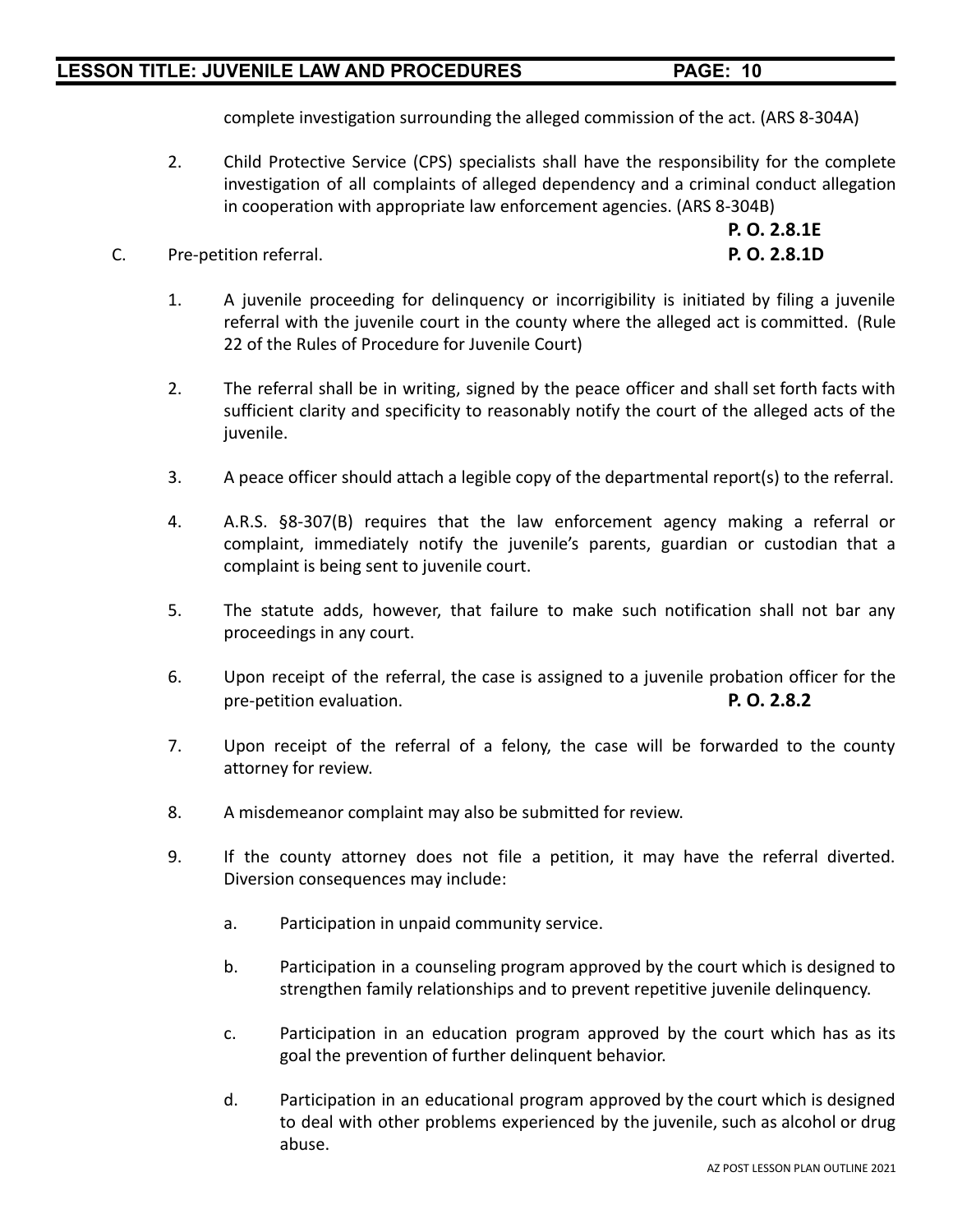- e. Participation in a non-residential program of rehabilitation or supervision offered by the court or offered by the community youth serving agency and approved by the court.
- f. Payment of restitution to the victim of the delinquent act.
- g. Payment of a monetary assessment.
- h. **NOTE:** It is important that you submit a complete legible copy of your departmental report with the referral since the county attorney, probation officer and the court will make numerous decisions from its contents.
- D. The petition.
	- 1. Contents:
		- a. Initiation of a court action shall be by a petition in writing, under oath and captioned: "In the matter of . . . a person under the age of 18 years," and may be upon information and belief. It shall set forth plainly:
		- b. The facts, including time, place (address) and manner of the acts of the child and the law or standard of conduct violated by such acts.
		- c. The name, age, sex and addresses, if any, of the child involved in the petition.
		- d. The names and residences, if known, of the parents, guardian or custodian of the child or of the child's spouse, if any.
		- e. Due to the factual requirements of the petition language, it is particularly important that a law enforcement report be legible and accurate.
	- 2. Authority to file: (ARS 8-326)
		- a. The authority to file petitions alleging delinquent behavior rests solely with the county attorney as he/she deems necessary in the public interest.
	- 3. Detention hearing. **P. O. 2.8.1F3**

- a. No child shall be held in detention for more than 24 hours unless a petition alleging incorrigible, delinquent or criminal conduct has been filed; and no juvenile shall be held longer than 24 hours after the filing of said petition unless ordered by the court after a hearing.
- b. If the detention hearing is not held within the time specified, the juvenile shall be released from detention to the custody of his/her parent or other suitable person. (Rule 23, Rules of Juvenile Court)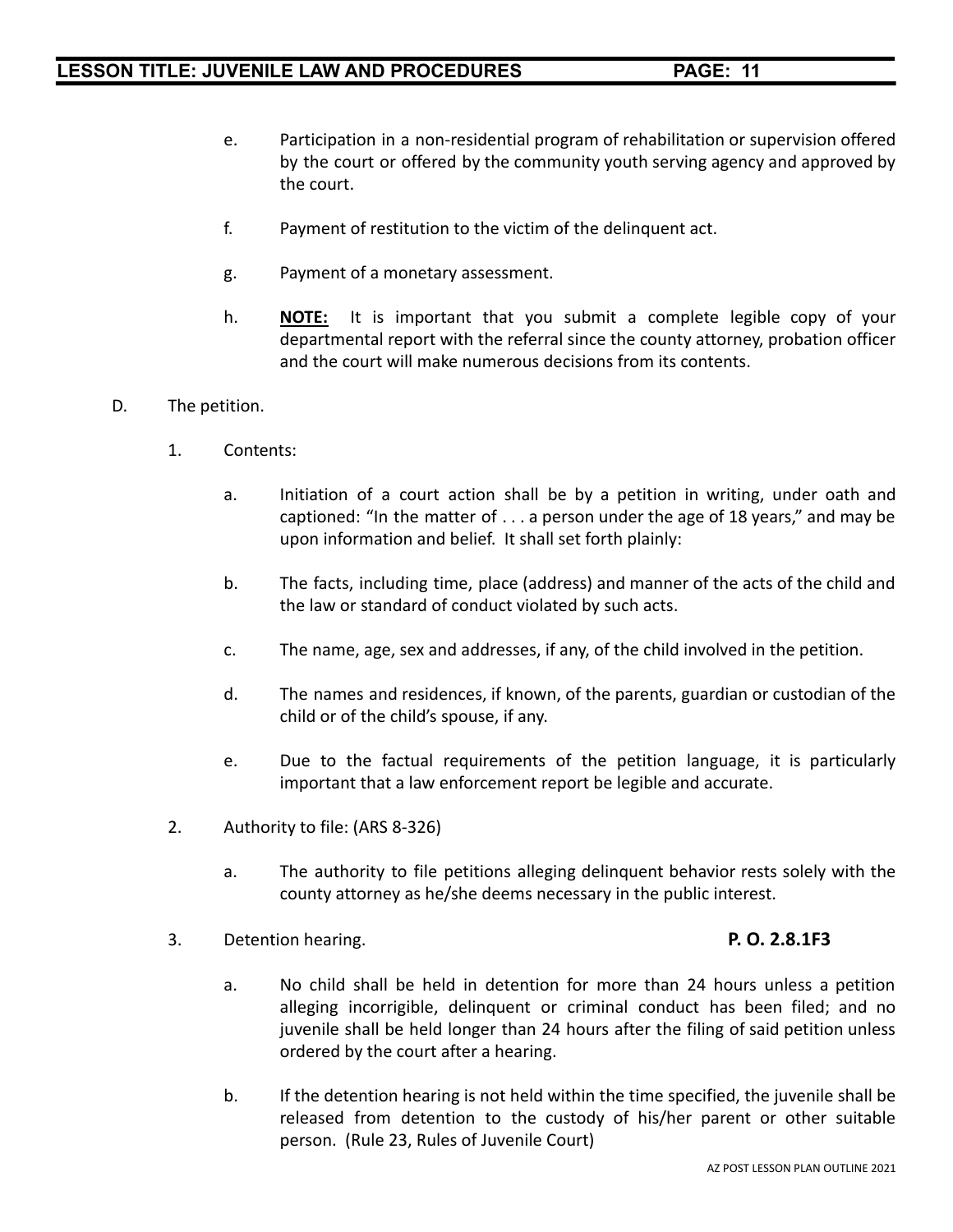- c. The probable cause determination in the detention hearing may be based upon the allegations in a petition, complaint or referral, along with a properly executed affidavit or sworn testimony. Juvenile referrals must be accompanied by a sworn statement so the court has the facts available for consideration at the detention hearing.
- d. In order to comply with time limits, weekend and holiday detention hearings are held. A peace officer will be required, on weekends and holidays, to complete an affidavit in support of probable cause and/or leave a copy of his/her departmental report of the offense with the Juvenile Intake Officer.
- e. Rule 23(D) states the five (5) reasons a juvenile may be detained.
- f. **NOTE:** For detention cases, it is extremely important that a peace officer provide a legible and complete departmental report of the alleged offense with his/her referral since the county attorney has only 24 hours from detention to determine if there is probable cause to believe the juvenile committed the alleged offense and reasonable grounds to believe the juvenile should continue to be detained.
- E. Advisory hearing general procedure: **P. O. 2.8.1F1**

- 1. After a formal petition has been filed by the county attorney charging the juvenile with a delinquent or incorrigible act, the child and the parents, guardian or custodian shall be notified to appear before the court.
- 2. Copies of the petition shall be furnished at, or before, the hearing to the child and parents, guardian or custodian.
- 3. At the appearance before the court, the child and his/her parents, guardian or custodian shall be advised of the right to be represented by counsel; including the right to be furnished counsel if the juvenile is indigent and the court shall determine whether the juvenile desires to be represented by counsel.
- 4. At the hearing, the court also sets the release conditions. If the juvenile is detained, the state must provide an affidavit and departmental report for the court to find probable cause to hold the juvenile.
- 5. A child may waive counsel if the court finds that his/her waiver is knowingly, intelligently, and voluntarily given in view of his/her age, education, apparent maturity and within the presence of his/ her parents, guardian or custodian, at the time of the waiver.
- 6. A waiver of counsel shall be set forth in writing or in the minutes of the court hearing.
- 7. The court must also advise the parties of the right of the child to remain silent throughout the proceedings, the right to a hearing, the right to call witnesses on the child's behalf, and the right to confront witnesses presented by the state.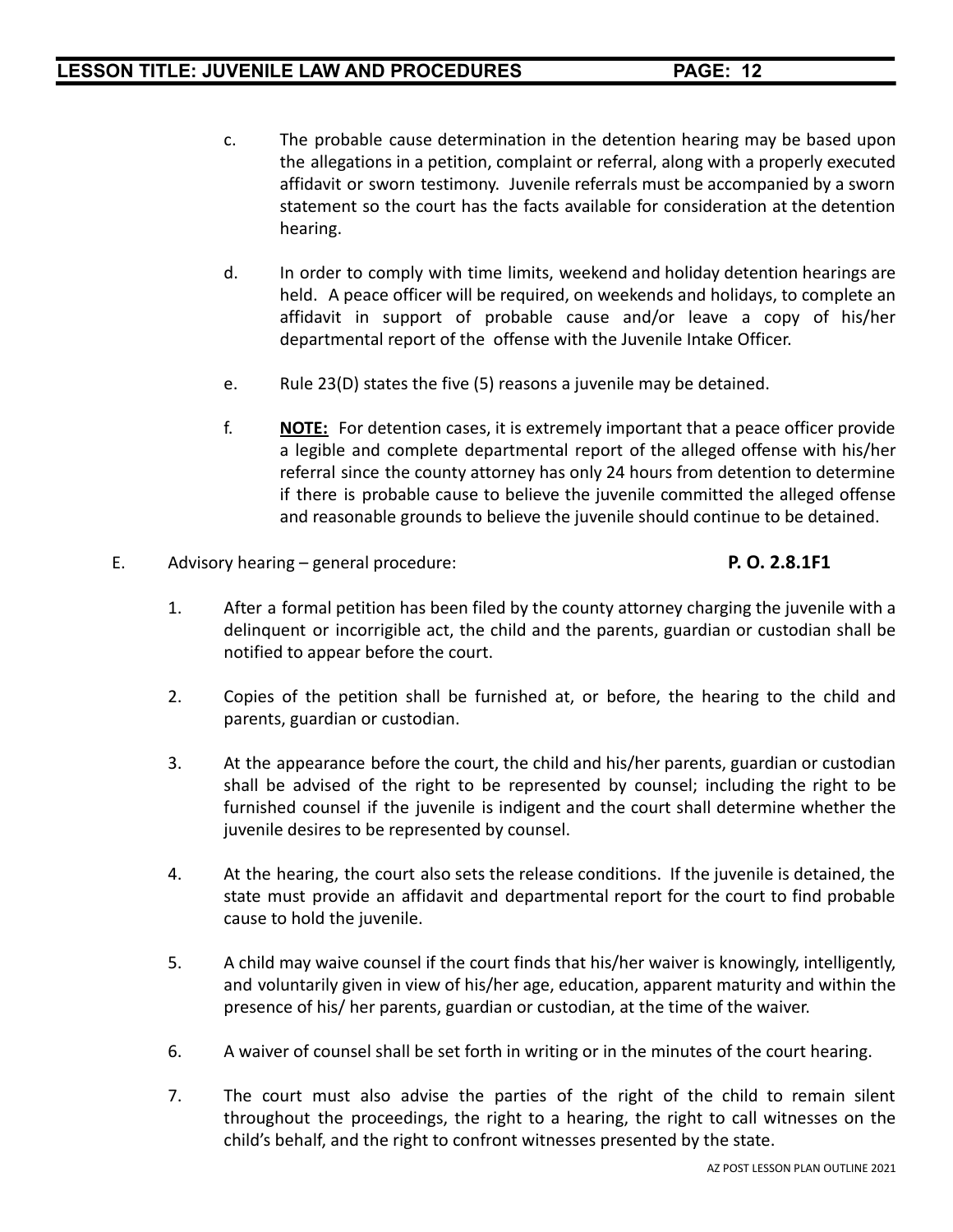- 8. Determine whether the juvenile understands the constitutional rights and whether the juvenile knowingly, intelligently, and voluntarily wishes to waive those rights.
- 9. Determine whether the victim of the offense has requested to be present and be heard if a plea agreement is presented to the court. Victims must be notified (or reasonable efforts made to notify) before a plea bargain can be accepted.

### **V. HEARING OFFICERS**

- A. Juvenile judge or commissioner.
	- 1. May hear all matters in juvenile court.
- B. Traffic hearing officer.
	- 1. May hear cases involving:
	- 2. Any provision of title 28.
	- 3. The purchase, possession or consumption of spirituous liquor by a juvenile.
	- 4. Boating or game and fish.
	- 5. Curfew.
	- 6. Truancy.
	- 7. The damage or disfigurement of property by graffiti or the purchase or possession of materials with the intent to use the materials for graffiti.
	- 8. The purchase or possession of tobacco.
	- 9. City/town ordinances, and
	- 10. Interference with judicial proceedings involving disobeying or resisting the lawful order, process or other mandate of a juvenile hearing officer or failure to appear related to any offense in this section.

### **VI. SPECIFIC PROCEDURAL CHARACTERISTICS OF THE ADJUDICATORY HEARING**

- A. Due process.
	- 1. A delinquency or incorrigibility hearing may be flexible and informal, but it must meet the requirements of due process and fairness.
- B. Burden of proof.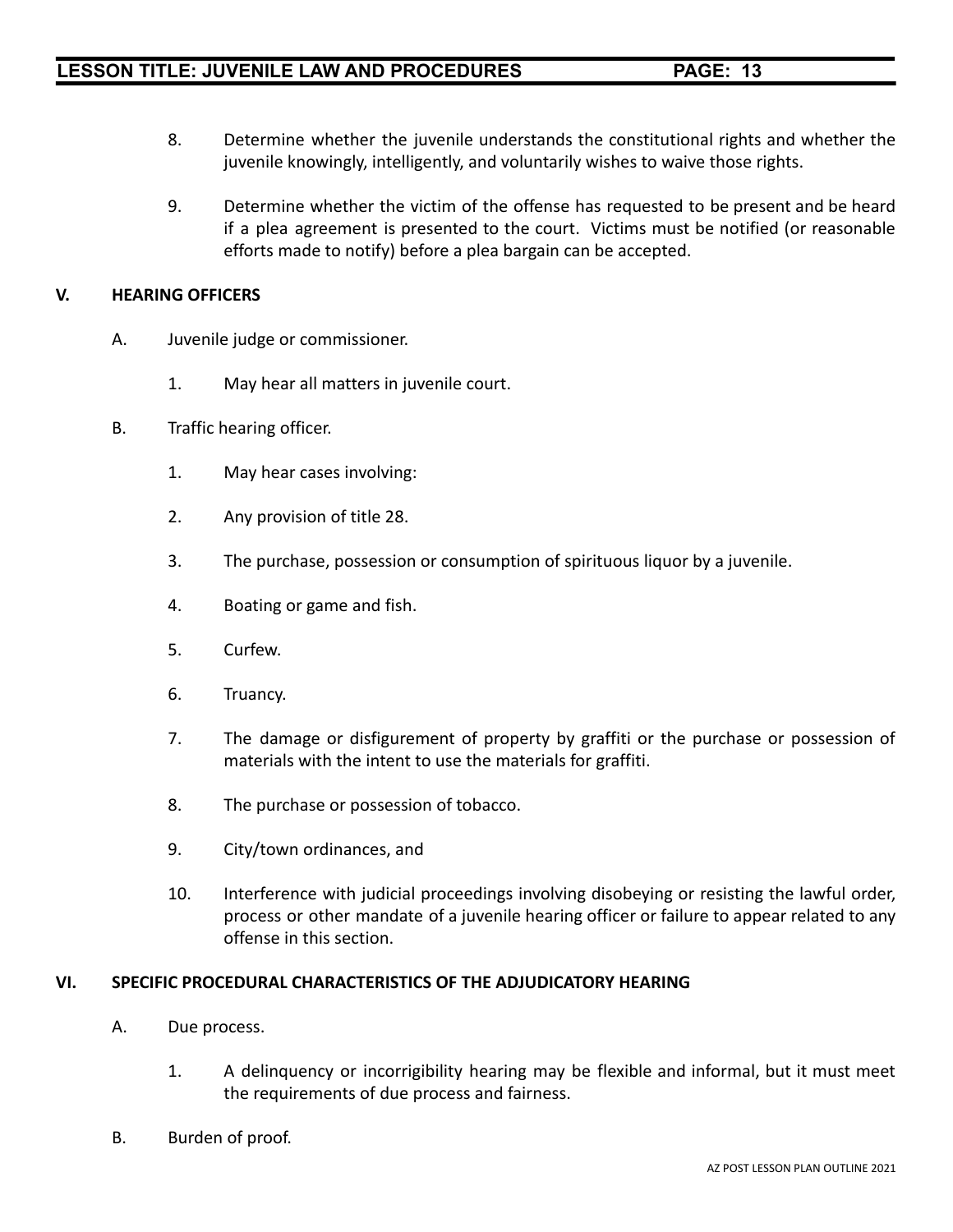- 1. The burden of proof in juvenile proceedings, other than transfer hearings, shall be:
	- a. Beyond a reasonable doubt, as to a delinquency or incorrigibility matter; and
	- b. By a preponderance of the evidence, as to all other types of actions, including revocations of probation.
- C. Counsel. (ARS 8-221)
	- 1. By statute in all proceedings for delinquency or incorrigibility, the juvenile court shall, upon request of a child found to be indigent, appoint an attorney to represent indigent minors.
	- 2. The court shall also appoint an attorney to represent a minor when there appears to be a conflict of interest between the minor and his/her parents.
- D. Jury trial. (McKeiver v. Pennsylvania, 403 U.S. 528 (1971)
	- 1. The United States Constitution does not require the state to provide jury trials for juveniles in adjudicatory hearings.
	- 2. This is a matter left to the individual states.
	- 3. There is no provision for juvenile jury trials in Arizona.
- E. Rules of evidence.
	- 1. The Arizona Rules of Evidence apply to delinquency and incorrigibility proceedings in juvenile court.
- F. Parties permitted at a delinquency hearing. (Review ARS 13-4252)
	- 1. All delinquency hearings in juvenile court are open to the public unless the court makes specific findings that it is in the public interest to close the hearing or exclude any individual.
- G. Discovery.
	- 1. Discovery rules are similar to adult court, but are more simplified with shorter time limits. ( Rule 16, Rules of Juvenile Procedure)
- H. Suppression hearings.
	- 1. Motions to suppress illegally-obtained evidence and violations of search and seizure laws are litigated in juvenile court.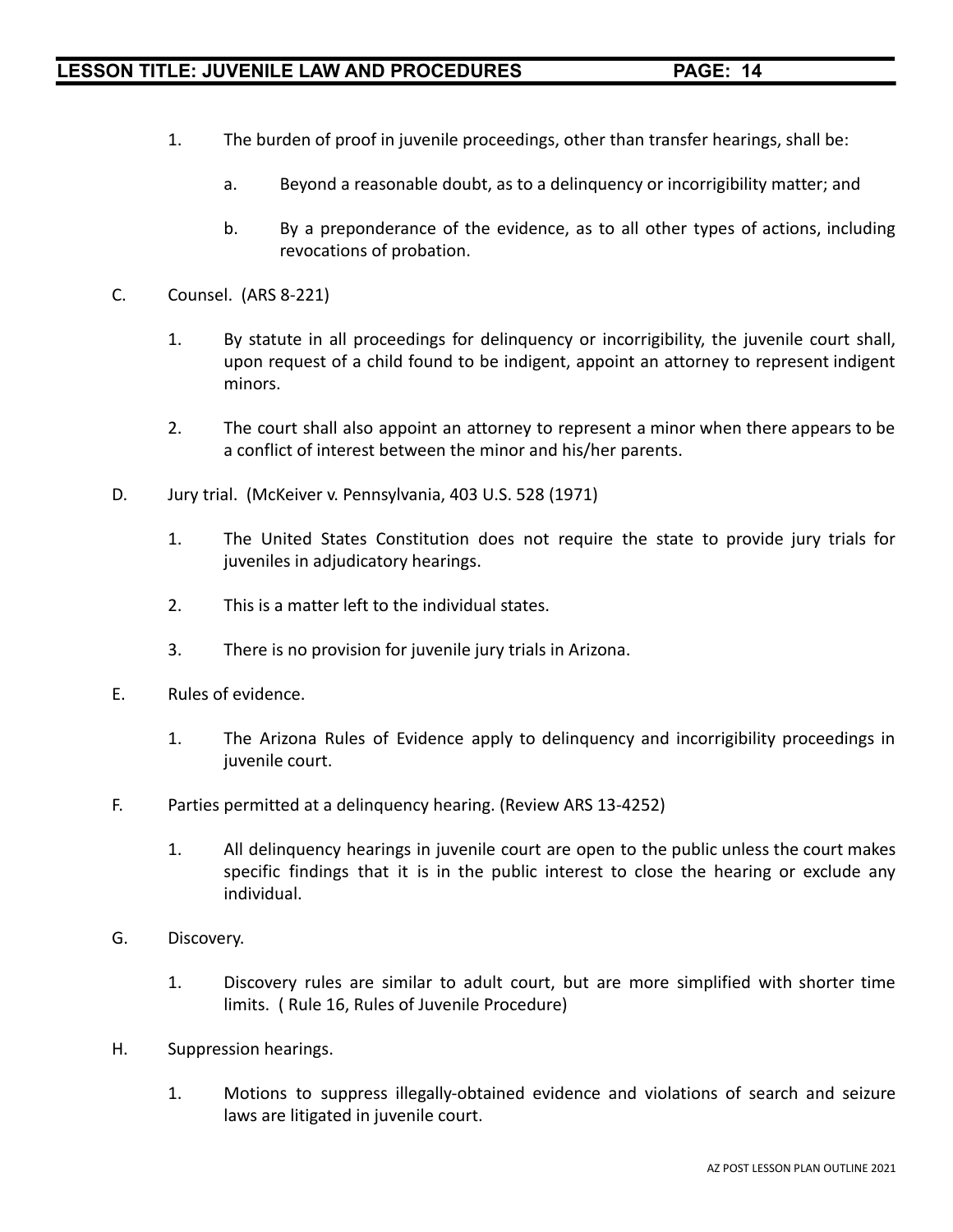- a. However, in juvenile court, suppression motions are usually heard in the middle of trial or may be heard at a separate hearing. This is true with respect to violations of Miranda. *INSTRUCTOR NOTE: Be prepared to testify on these issues when you go to trial.*
- I. Time limits. ( Rule 29, Rules of Juvenile Procedure)
	- 1. The court shall conduct an adjudication hearing to determine whether the juvenile committed the acts alleged in the delinquency or incorrigibility petition.
	- 2. If a juvenile is detained adjudication hearing must begin within 45 days of the advisory hearing.
	- 3. If a juvenile is not detained adjudication hearing must begin within 60 days of the advisory hearing.

### **VI. DISPOSITION AND COMMITMENT P. O. 2.8.1F4**

- A. Disposition and commitment. **P. O. 2.8.1C**
	- 1. The court may award (sentence) a delinquent child as follows:
		- a. To the care of his/her parents, subject to the supervision of a probation department.
		- b. To a probation department, subject to such conditions as the court may impose.
		- c. To a reputable citizen of good moral character, subject to the supervision of a probation department.
		- d. To a public or private, agency or institution, subject to the supervision of a probation officer.
		- e. To The Department of Juvenile Corrections without further directions on the placement by the department.
		- f. To the maternal or paternal relatives, subject to the supervision of a probation department.
		- g. To an appropriate official of a foreign country of which the juvenile is a national.
		- h. The court shall, after considering the nature of the offense and the age, physical and mental condition, and earning capacity of the child, order the following dispositions for a delinquent, either as exclusive or in addition to the previous dispositions.
			- i. To make full or partial restitution to the victim of the offense,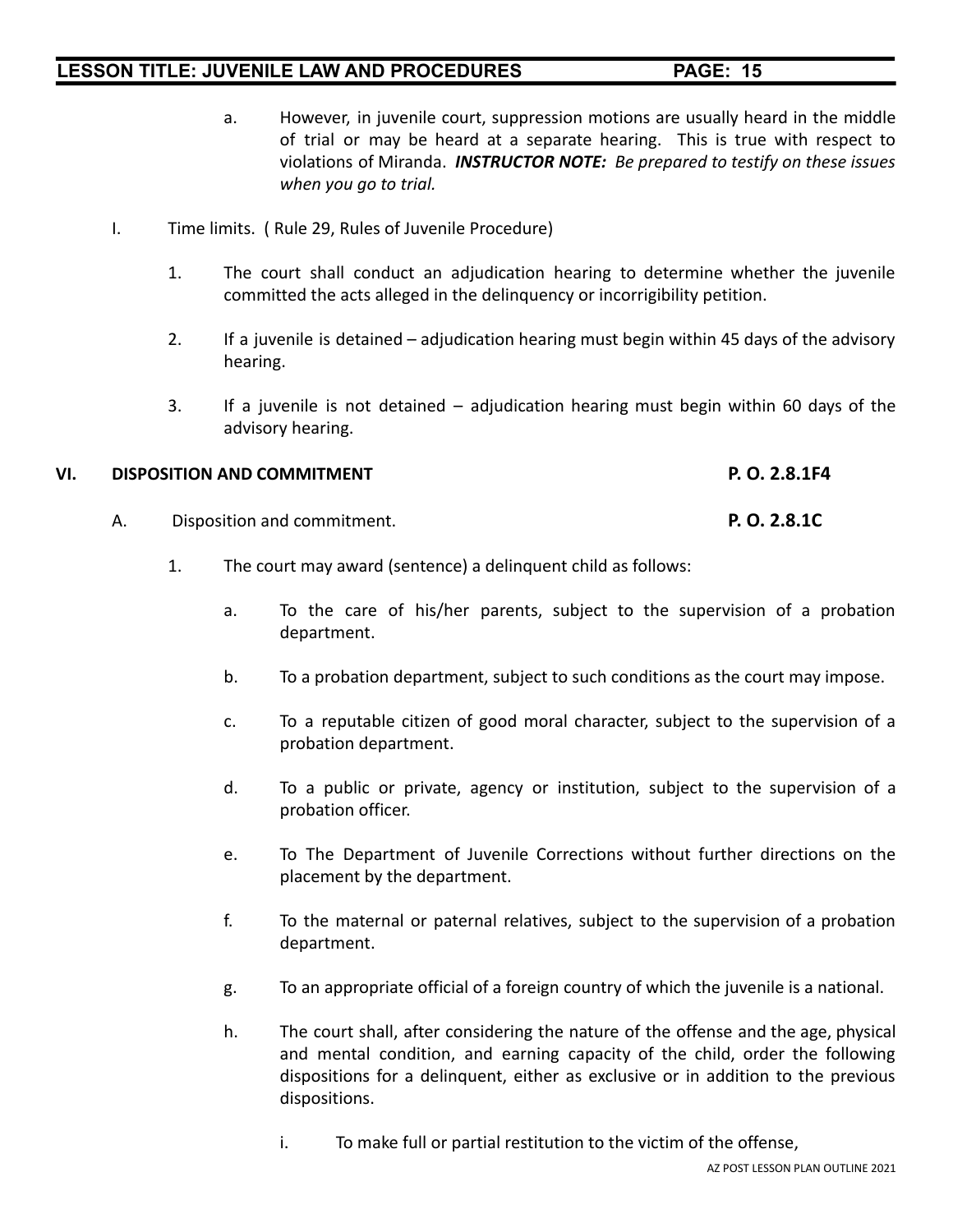- ii. To pay a reasonable monetary penalty if it will aid in rehabilitation.
- i. The court shall require the restitution or monetary penalty imposed, to be satisfied by:
	- i. Monetary reimbursement; or
	- ii. A program of work to repair damage to the victim's property, to provide community service or to provide the youth with a job for wages.
- j. If a youth is committed to the Department of Juvenile Corrections or an institution, the court shall specify the amount of monetary restitution imposed.
- k. Court can order custodial parents to pay restitution up to \$10,000. (ARS 8-344(C) and 12-661)
- 2. The court may award (sentence) an incorrigible child as follows:
	- a. To the care of his/her parents, subject to supervision of a probation department.
	- b. To the protective supervision of a probation department, subject to such conditions as the court may impose.
	- c. To a reputable citizen of good moral character, subject to the supervision of a probation department.
	- d. To a public or private agency, but subject to the supervision of a probation department.
	- e. To maternal or paternal relatives subject to the supervision of a probation department.
- B. Length of confinement to the Department of Juvenile Corrections.
	- 1. The commitment of a delinquent to the Department of Juvenile Corrections shall not exceed beyond the 18th birthday of the juvenile and once committed to the department, the juvenile court does not have any further jurisdiction over the minor. The exclusive control over the minor is with the department.
- C. Delinquency adjudication/non-criminal. (ARS 8-207)
	- 1. An order adjudicating a minor delinquent shall not be deemed a conviction of a crime or impose any civil disabilities ordinarily resulting from a conviction.
	- 2. The disposition of a child in the juvenile court may not be used against the child in any case or proceeding in any court other than a juvenile court.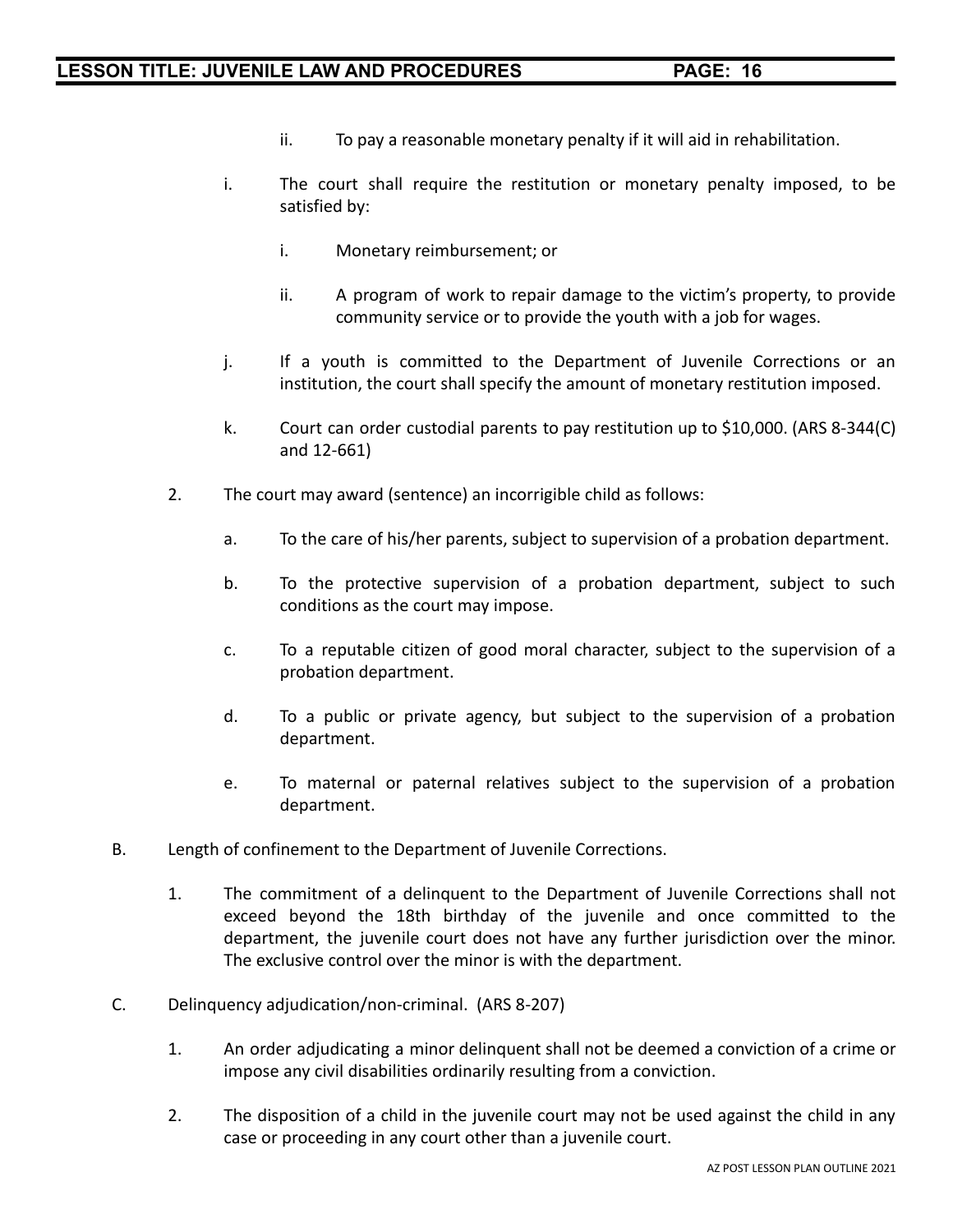- D. Alcohol offenses. (ARS 28-3309)
	- 1. Juveniles may be cited into juvenile court by the use of the Arizona traffic ticket and complaint for alcohol and curfew violations.
	- 2. If the juvenile is arrested for only an alcohol offense, the juvenile can be released on his/her own promise to appear with a date, time and place to appear in the juvenile court.
	- 3. In addition to a fine, the juvenile court shall require the surrender of a juvenile's operator's license and shall order the MVD to suspend the license of a juvenile if:
		- a. He/she has violated A.R.S. §28-1381, DUI.
		- b. Was operating a motor vehicle in the course of violating A.R.S. §4-244(33). *INSTRUCTOR NOTE: Requires a 2 year suspension.*
	- 4. If the minor has twice been convicted of a violation of A.R.S. §4-244(9), the license shall be suspended until the 18th birthday or for 2 years, if ordered by the court.

### **VII. JUVENILE ALCOHOL OFFENSES P. O. 2.8.10**

- A. A.R.S. §4-241(L) a minor misrepresents his/her age by means of a written instrument (misdemeanor).
- B. A.R.S. §4-241(M) a minor trying to get another person to purchase alcohol for him/her (misdemeanor).
- C. A.R.S. §4-241(N) fraudulent or false identification or using identification of another to gain access to a licensed establishment (misdemeanor).
- D. For violations of A.R.S. §4-241(L) and (N) the minor's driver's license is suspended for six (6) months (1st offense) and 12 months (2nd offense). ARS 28-3309(c)
- E. A.R.S. §4-244(9) person under the legal drinking age to buy, receive, have in the person's possession or consume spirituous liquor.

### **VIII. ADULT PROSECUTION OF JUVENILE OFFENDERS P. O. 2.8.1B**

- A. Transfer.
	- 1. Initiation of proceedings.
		- a. After the filing of a petition for delinquency and prior to adjudication, upon motion of the county attorney, a hearing will be held to determine whether the juvenile should be transferred to adult court for criminal prosecution of the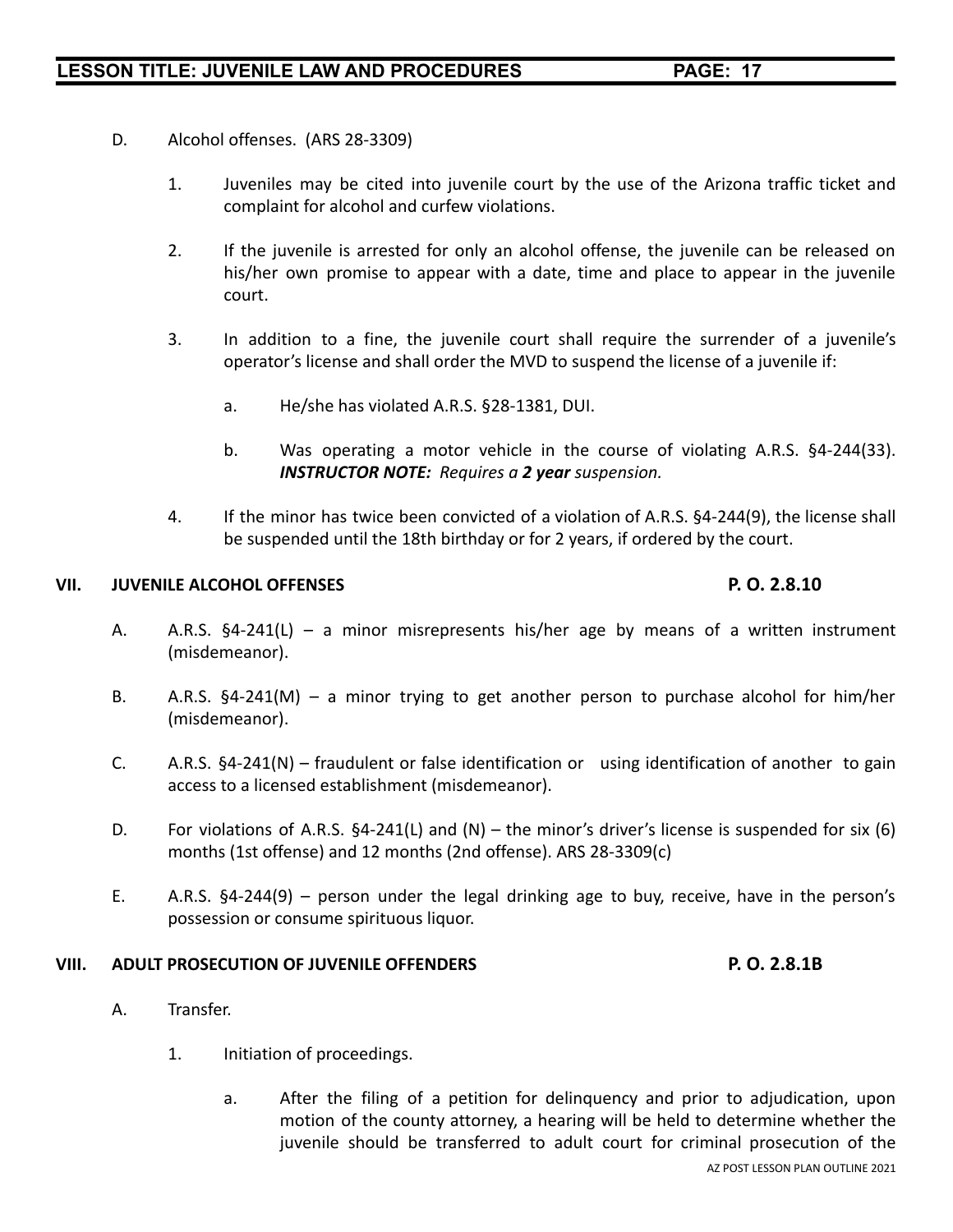offenses. This applies only to felony offenses. *INSTRUCTOR NOTE: Probable cause for transfer must be provided by the preponderance of the evidence standard (doesn't have to meet the beyond a reasonable doubt standard).*

- 2. Transfer and standards of transfer.
	- a. Before a juvenile may be transferred to adult court for criminal prosecution, the judge must first determine that there is probable cause to believe that the offenses were committed and that the juvenile committed them.
	- b. The court can then order the juvenile transferred if it is in the best interests of public safety.
	- c. If the juvenile is not transferred, the matter proceeds to adjudication and disposition on the original delinquency petition.
- 3. Transfer hearing. **P. O. 2.8.1F5**

- a. The court shall consider the following factors in determining if the public safety would be served by the transfer of a juvenile for criminal prosecution:
	- i. The seriousness of the offense involved.
	- ii. The record and previous history of the juvenile, including previous contacts with the courts and law enforcement, previous periods of any court-ordered probation and the results of that probation.
	- iii. Any previous commitments of the juvenile to juvenile residential placements and secure institutions.
	- iv. If the juvenile was previously committed to the ADJC for a felony offense.
	- v. If the juvenile committed another felony offense while the juvenile was a ward of ADJC.
	- vi. If the juvenile committed the alleged offense while participating in, assisting, promoting or furthering the interests of a criminal street gang, a criminal syndicate or a racketeering enterprise.
	- vii. The views of the victim of the offense.
	- viii. If the degree of the juvenile's participation in the offense was relatively minor, but not so minor as to constitute a defense to prosecution.
	- ix. The juvenile's physical, mental and emotional condition.
	- x. The likelihood of the juvenile's reasonable rehabilitation through the use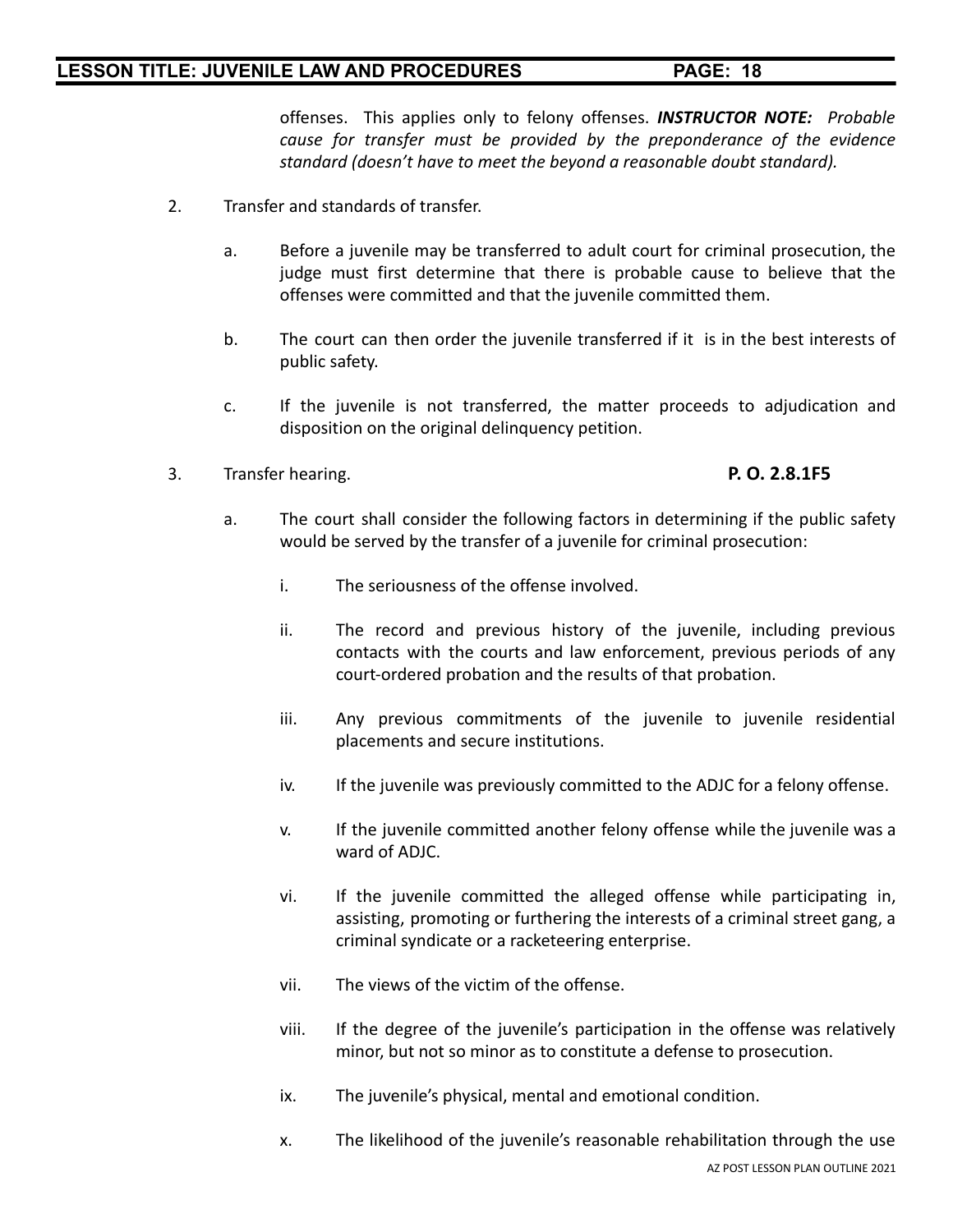of services and facilities currently available to the juvenile court.

- B. Mandatory direct filing of adult prosecutions. (ARS 13-501A)
	- 1. The county attorney shall bring a criminal prosecution against a juvenile in the same manner as an adult if the juvenile is at least 15 years of age at the time the alleged offense was committed and is accused of any of the following offenses:
		- a. First degree murder.
		- b. Second degree murder.
		- c. Forcible sexual assault.
		- d. Armed robbery.
	- 2. Any other violent felony offense including aggravated assault with a deadly weapon or dangerous instrument, aggravated assault involving serious physical injuries, drive-by shootings and discharging a firearm at an occupied structure.
	- 3. Any felony offense committed by a chronic felony offender.
	- 4. A chronic felony offender is defined as: A juvenile who has been adjudicated for at least two (2) prior, separate felony-level offenses.
- C. Discretionary direct filing of adult prosecutions. (ARS 13-501B)
	- 1. The county attorney may bring a criminal prosecution against a juvenile who is at least 14 years of age at the time the alleged offense was committed and is charged with any of the following offenses:
		- a. A Class 1 felony.
		- b. A Class 2 felony.
		- c. A Class 3 felony in violation of any offense in Chapters 10 through 17 or Chapter 19 or 23.
		- d. A Class 3, 4, 5 or 6 felony involving a dangerous offense.
	- 2. Any felony offense committed by a chronic felony offender.
	- 3. Any offense that is properly joined to one of the above offenses.
- D. Prior felony convictions. (ARS 13-501 C)
	- 1. Any juvenile who is charged and who has a prior felony conviction, shall be treated as an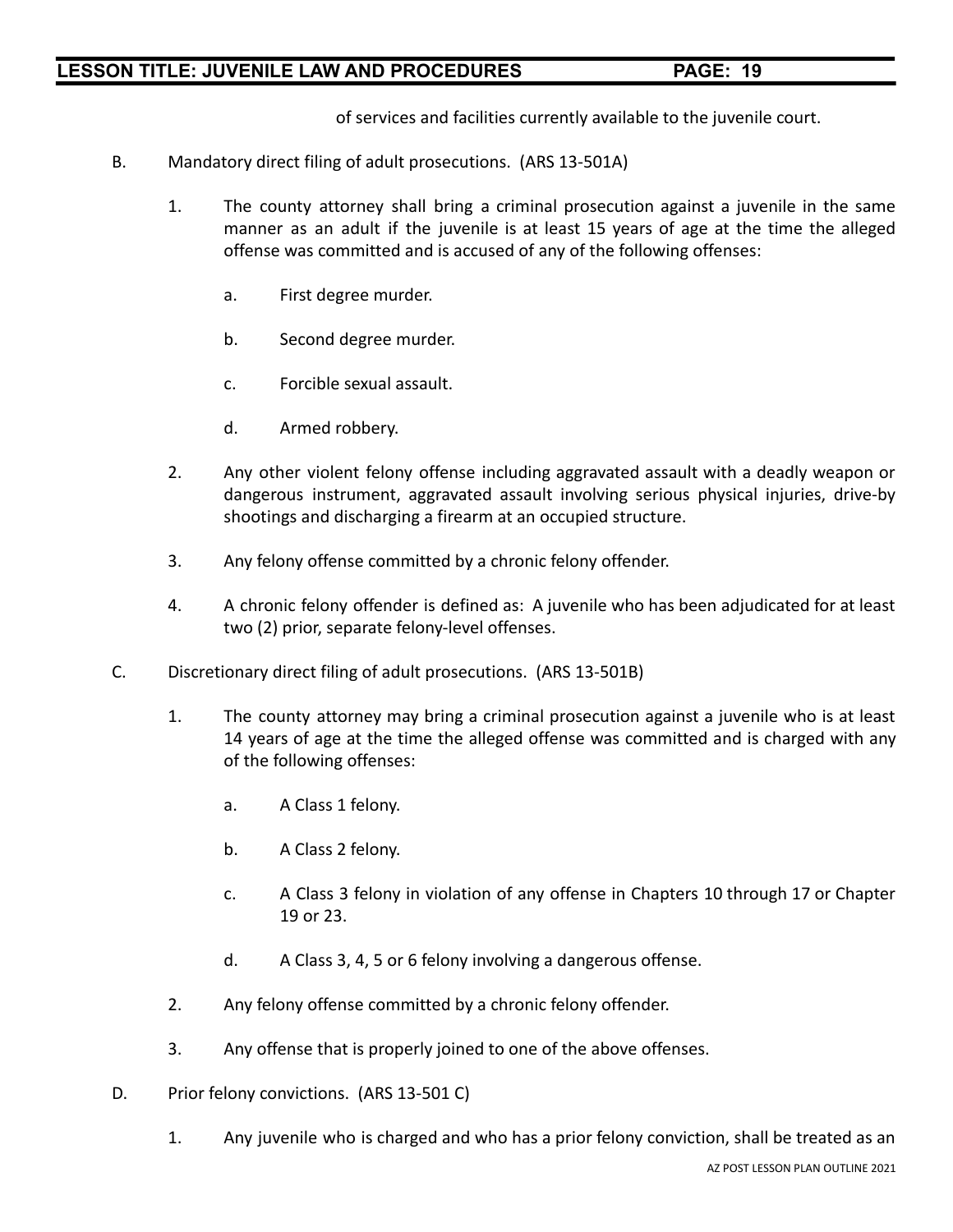adult for charging purposes.

- E. Confinement of juveniles facing adult prosecution. (ARS 8-305)
	- 1. It is unlawful to confine a juvenile, who has been transferred or has had a direct filing of charges in an adult court, in a juvenile detention center.
	- 2. It is also unlawful to confine any juvenile facing adult charges in the same section of any jail or prison in which adult prisoners are confined.
	- 3. Suitable quarters shall be made for confinement of juveniles having sight and sound separation.

### **IX. ARREST AND DETENTION - PURSUANT TO A.R.S. § 8-303**

- A. A child shall be taken into temporary custody: **P. O. 2.8.15**
	- 1. Pursuant to an order of the juvenile court.
	- 2. Pursuant to a warrant issued according to the laws of arrest.
- B. A juvenile may be taken into temporary custody: **P. O. 2.8.16**
	- 1. By a peace officer pursuant to the laws of arrest, without a warrant, if there are reasonable grounds to believe that the juvenile has committed a delinquent act or the child is incorrigible.
	- 2. By a peace officer if there are reasonable grounds to believe that the child has run away from the child's parents, guardian or other custodian.
- C. A peace officer shall take a juvenile into temporary custody pursuant to the laws of arrest, with or without a warrant, when there are reasonable grounds to believe that either:

### **P. O. 2.8.15**

- 1. The juvenile has committed a criminal act or a delinquent act which if committed by an adult could be a felony or breach of the peace.
- 2. The juvenile has been apprehended in commission of a criminal act or a delinquent act, which if committed by an adult would be a felony, or in fresh pursuit.
- D. A juvenile who is taken into temporary custody pursuant to subsection D of this section may be released from temporary custody only to the parents, guardian or custodian of the juvenile or to the juvenile court.
- E. A person who knowingly interferes with the taking of a juvenile into temporary custody under the provisions of this section is guilty of a class 2 misdemeanor.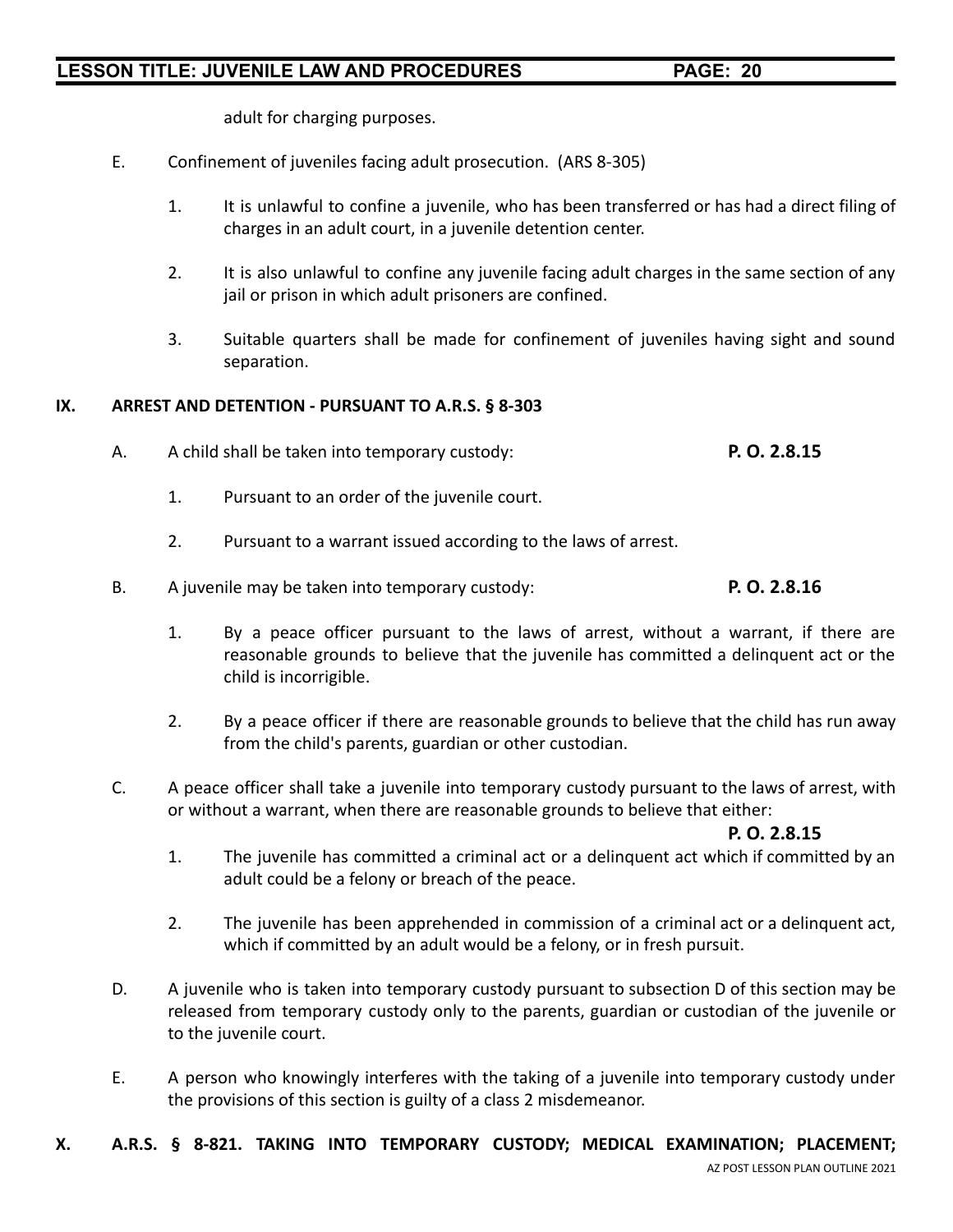### **INTERFERENCE; CLASSIFICATION**

- A. A child shall be taken into temporary custody in proceedings to declare a child a temporary ward of the court to protect the child, pursuant to an order of the juvenile court on a petition by an interested person, a peace officer or a child protective services worker under oath that reasonable grounds exist to believe that temporary custody is clearly necessary to protect the child from suffering abuse or neglect. If a child is taken into temporary custody pursuant to this section, the child's sibling shall also be taken into temporary custody only if Independent probable cause exists to believe that temporary custody is clearly necessary to protect the child from suffering abuse or neglect. **P. O. 2.8.15**
- B. A child may be taken into temporary custody by a peace officer or a child protective services worker if temporary custody is clearly necessary to protect the child because exigent circumstances exist. **P. O. 2.8.16**
- C. In determining if a child should be taken into temporary custody, the interested person, peace officer or child protective services worker shall take into consideration, as a paramount concern, the child's health and safety.
- D. A person who takes a child into custody because an exigent circumstance described in subsection K, paragraph 2 of this section exists shall immediately have the child examined by a physician who is licensed pursuant to title 32, chapter 13 or 171 or a health care provider who is licensed pursuant to title 322 and who has specific training in evaluations of child abuse. After the examination the person shall release the child to the custody of the parent or guardian of the child unless the examination reveals abuse. Temporary custody of a child taken into custody because an exigent circumstance described in subsection K, paragraph 2 of this section exists shall not exceed twelve hours.
- E. "Exigent circumstances" means there is probable cause to believe that the child is likely to suffer serious harm in the time it would take to obtain a court order for removal and either of the following is true:
	- 1. There is no less intrusive alternative to taking temporary custody of the child that would reasonably and sufficiently protect the child's health or safety.
	- 2. Probable cause exists to believe that the child is a victim of sexual abuse or abuse involving serious physical injury that can be diagnosed only by a physician who is licensed pursuant to title 32, chapter 13 or 17 or a health care provider who is licensed pursuant to title 32 and who has specific training in evaluations of child abuse.
- F. A child who is taken into temporary custody pursuant to this article shall not be held in a police station, jail or lockup where adults or juveniles who are charged with or convicted of a crime are detained.
- G. A child shall not remain in temporary custody for more than seventy-two hours excluding Saturdays, Sundays and holidays unless a dependency petition is filed.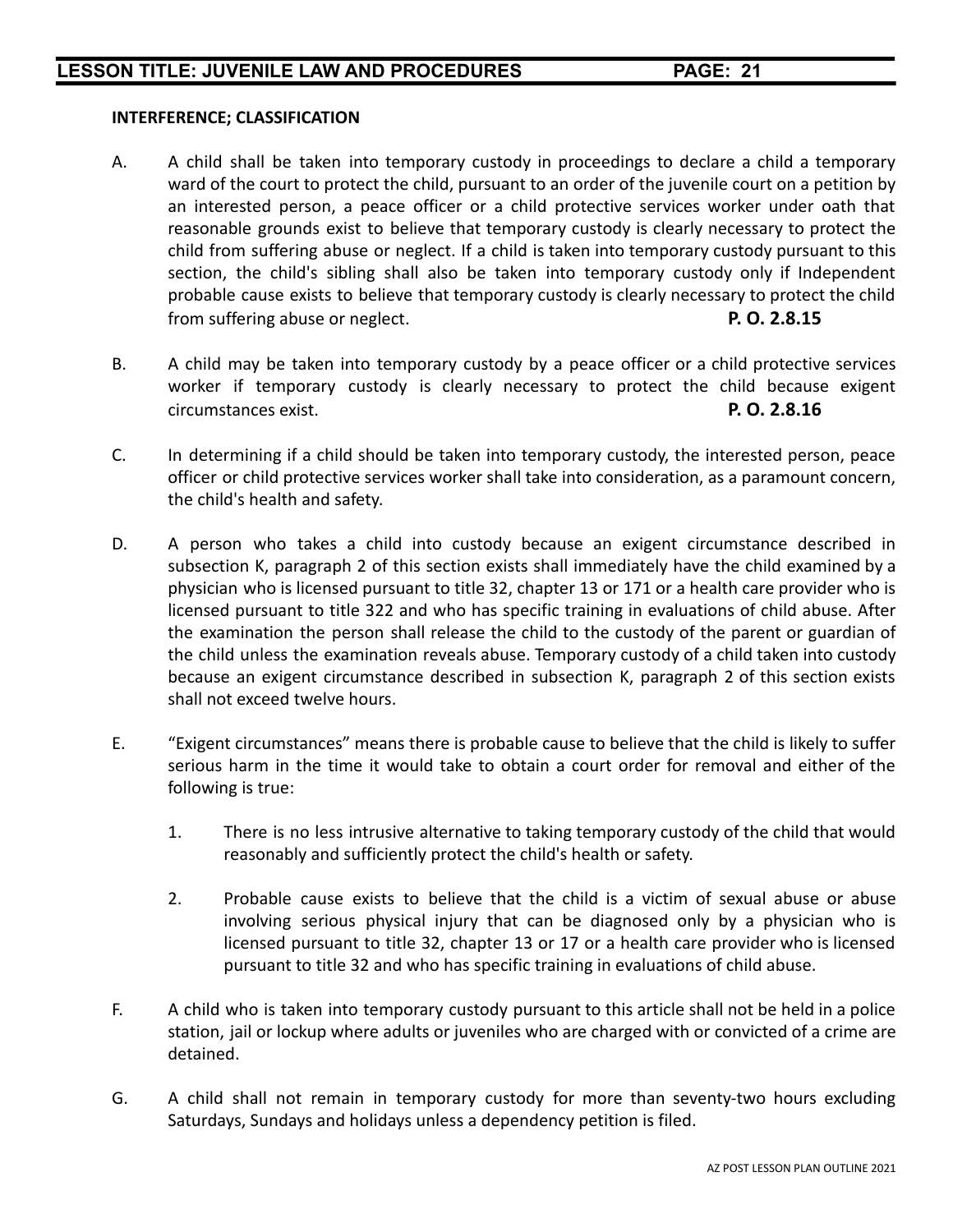- H. To execute an order authorizing temporary custody, a peace officer may use reasonable force to enter any building in which the person named in the removal authorization is or is reasonably believed to be.
- I. A person who knowingly interferes with the taking of a child into temporary custody under this section is guilty of a class 2 misdemeanor. (ARS 8-303C)
- J. Parent/guardian notification per A.R.S. §8-823. **P. O. 2.8.9**
	- 1. Written notice within six (6) hours unless:
		- a. The parent/guardian is present when the child is taken into custody, then written and verbal notice shall be provided immediately.
		- b. The residence of the parent/guardian is outside that state and notice cannot be provided within six hours, then written notice provided within 24 hours. Officers should use their department's written notice, which contains the statutory requirements.
		- c. The residence of the parent/guardian is not ascertainable, then reasonable efforts shall be made to locate and notify the parent or guardian of the child as soon as possible.
- K. Violations: A person who knowingly interferes with the taking of a child into temporary custody under A.R.S. §8-303 is guilty of a Class 2 misdemeanor. ( Discuss ARS 13-1310 as well)
- L. Release of non-delinquents.
	- 1. With juvenile court authorization, any peace officer or juvenile probation officer, having a child in temporary custody for reasons other than commission of a delinquent act, may place the child in shelter care.
	- 2. A shelter care facility is any public or private facility or home licensed by the state, offering a physically non-secure environment. A non-secure environment is characterized by the absence of physically restricting construction or hardware and provides the child access to the surrounding community.

### **XI. MIRANDA**

- A. If a juvenile is in custody, Miranda warnings must be given prior to questioning. Officers may not question a juvenile unless the juvenile has waived the right to remain silent and to an attorney.
	- 1. The determination whether statements obtained during custodial interrogation are admissible against a juvenile is to be made upon analysis of the totality of the circumstances that surround the interrogation to ascertain whether the juvenile, in fact, knowingly and voluntarily decided to abandon his/her right to remain silent and to have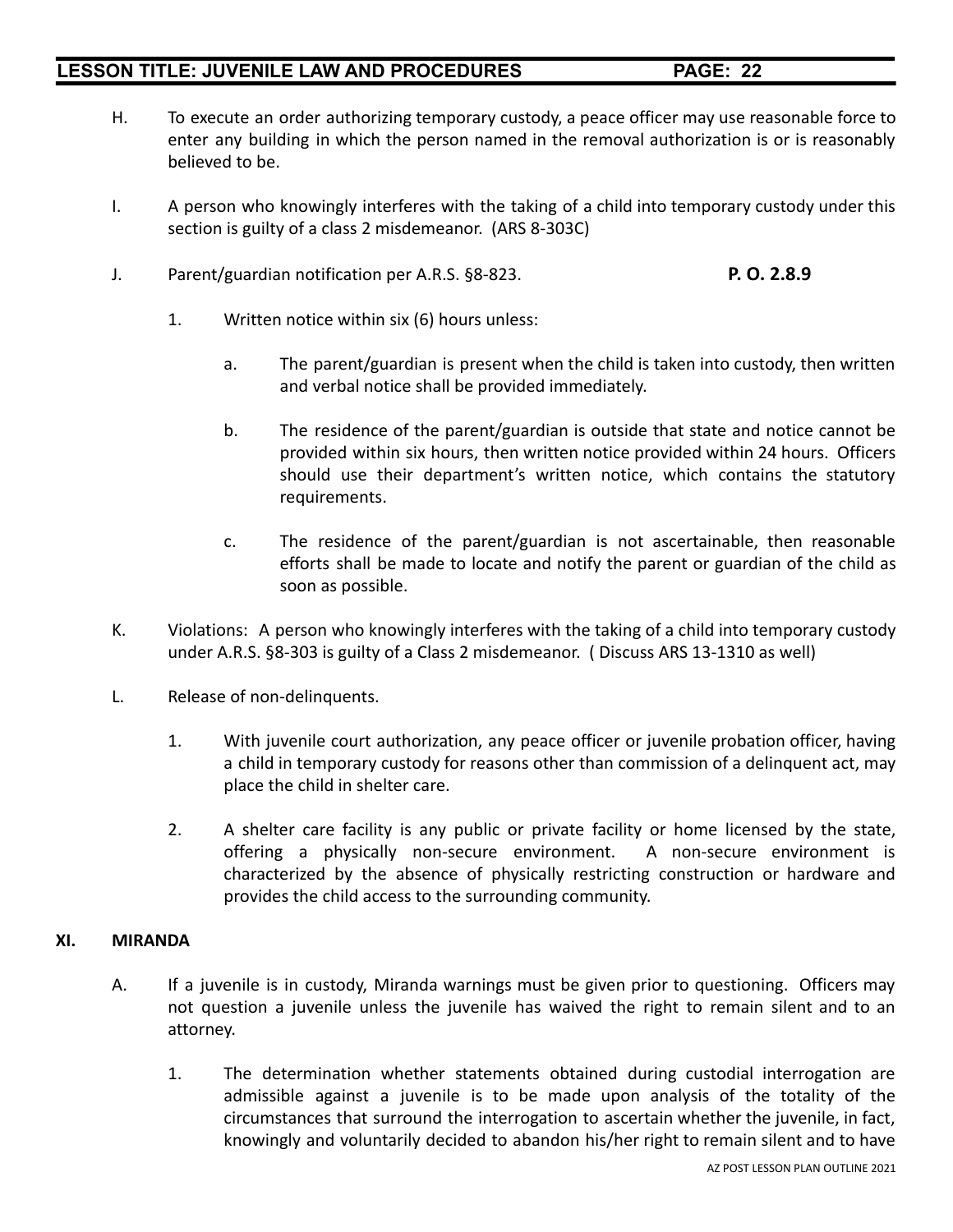the assistance of counsel.

- 2. The relevant factors include the juvenile's age, the presence or absence of a parent figure, physical abuse, threats or promises and whether he/she has the capacity to understand the warning and consequences of waiving those rights.
- B. Juvenile rights; Miranda.
	- 1. The United States Supreme Court ruled in the Gault decision that juveniles are guaranteed the following rights: **P. O. 2.8.8A-E**
		- a. Early notice of charges.
		- b. Right to remain silent.
		- c. Right to adequate warning of the privilege against self-incrimination.
		- d. Right to confront and cross-examine witnesses.
		- e. Right to legal counsel, whether private or court appointed, in cases which might result in incarceration.
- C. Presence of a parent or guardian. Absent factors that make it reasonable to exclude a parent, a child's request to have a parent present during questioning should be honored. A parent's request to be present should be honored unless the child declines or there are factors present that make it reasonable to exclude the parent. It may be reasonable to exclude the parent if, for example, the child insists that the parent not be present, or the parent is also a suspect, or the parent is disruptive during the interview, or if the parent threatens the officers or the other parent. *INSTRUCTOR NOTE: If the juvenile requests a parent or guardian (not an attorney), the officer can question the juvenile if reasonable attempts to locate the parent/guardian are unsuccessful. Document the attempts. (in re Andre M., 207 Ariz. 482 (2004)*

### **XII. MISCELLANEOUS**

**P. O. 2.8.8F**

- A. Juvenile information.
	- 1. Information regarding a juvenile's whereabouts, probation officer or record, may be obtained from the intake section of the Juvenile Court Center. **P. O. 2.8.12**
- B. Referral options.
	- 1. When a juvenile has committed a delinquent act there are three (3) options at the arresting officer's discretion:
		- a. Parental referral. **P. O. 2.8.12A**
			- i. Generally for misdemeanor incidents.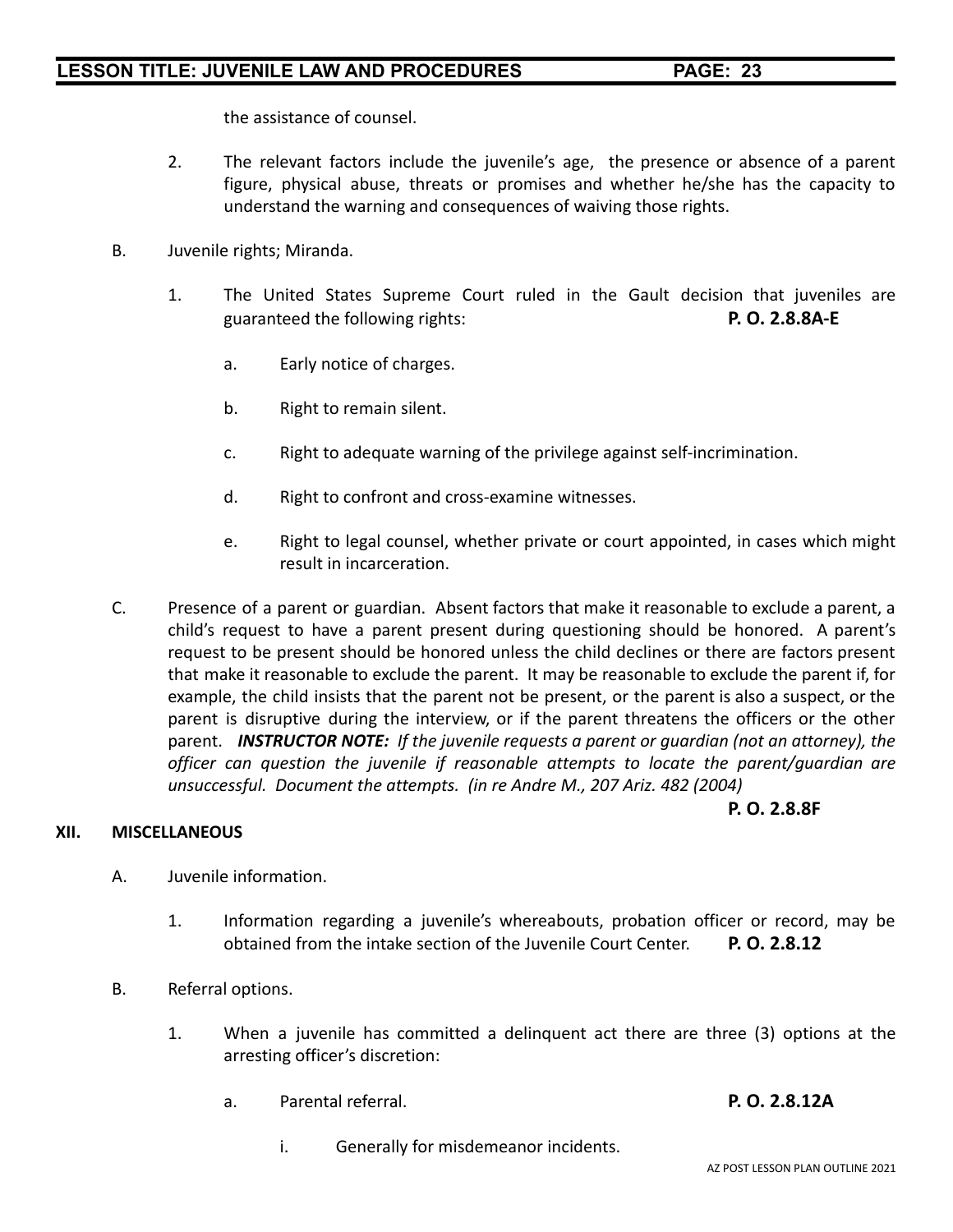- ii. No court action is necessary.
- iii. Field release to parent.
- iv. Parent signs Promise to Appear.
- v. Juveniles and parents report to the juvenile court as directed. *INSTRUCTOR NOTE: The instructor may also choose to have students complete a Temporary Custody Notice (TCN) and any additional paperwork that is required locally to process arrested juveniles.*
- 2. Physical referral.
	- a. Transport to juvenile detention facility.
		- i. Generally, any felony offense especially weapons related or repeat offenders.
	- b. Provide Juvenile Intake with an interim report with sufficient information for the county attorney to file a petition.
- 3. If the offense is an incorrigible offense, the juvenile may be released to an agency which has been designated to provide services to this type of offender.

### **P. O. 2.8.12B**

- 4. Follow your agency rules.
- 5. Factors to consider when determining the proper course of action relative to a juvenile offender: **P. O. 2.8.11**
	- a. Nature of offense.
	- b. Age of offender.
	- c. Culpability of the offender.
	- d. Nature of the circumstances which led to the offenses.
	- e. Prior contacts with law enforcement.
	- f. Legal guardian of the offender.
- C. In considering whether a juvenile's consent is voluntary, the courts consider the juvenile's age, intelligence, the length of detention, whether the parents are present, and other factors. ( State v. Hon. Butler and Tyler B., 232 Ariz 84, 302 P.3d 609 (Ariz 2013)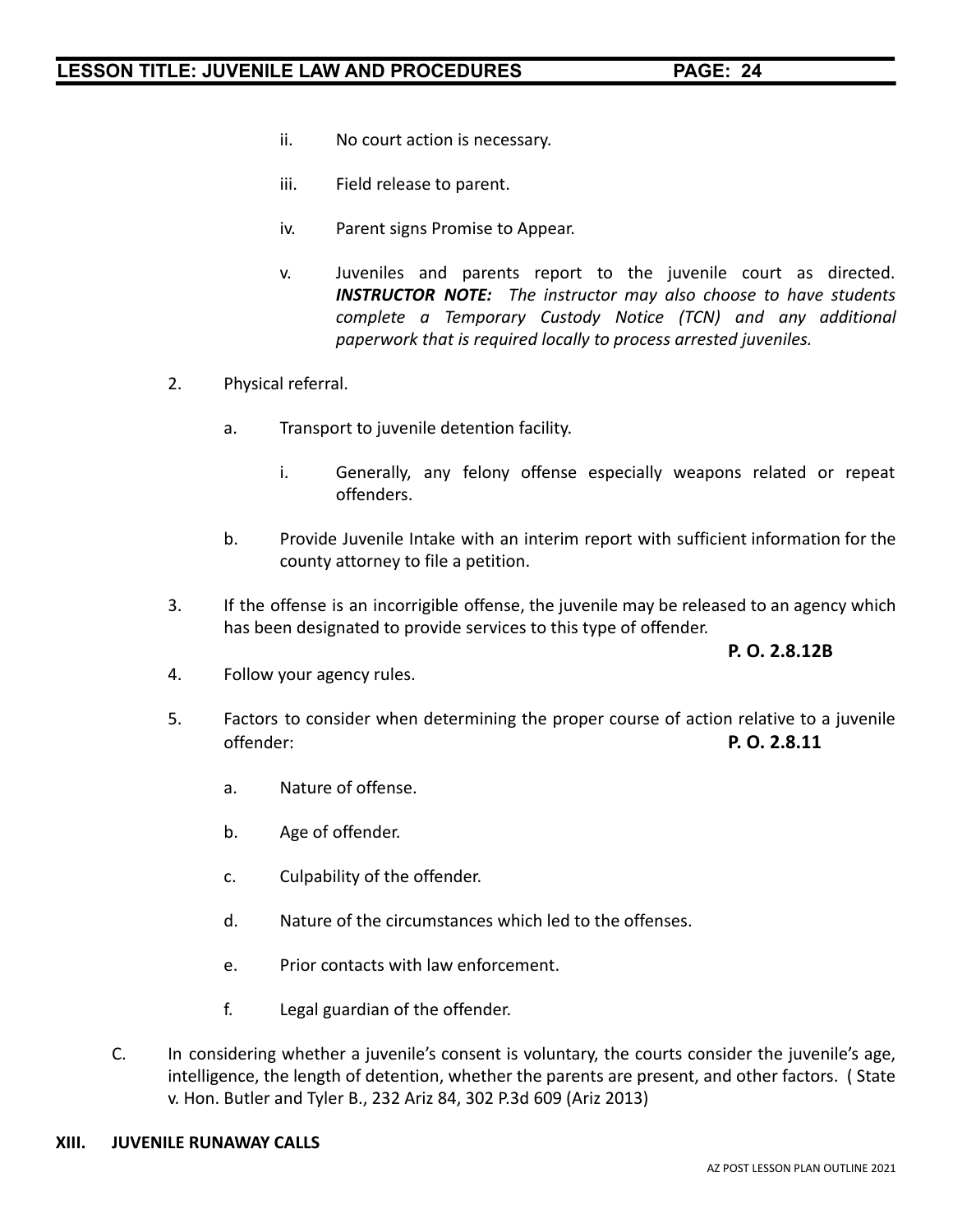- A. Calm the parent/custodian.
- B. Learn the circumstances of the case/attempt to determine motive.
- C. Obtain description/photograph of child.
- D. Determine the child's physical and mental conditions.

### **XIV. MEDICAL AID FOR A JUVENILE P. O. 2.8.5**

- A. Officers have an obligation to ensure the safety and well being of persons, including juveniles, who are in their custody. An officer who has a juvenile in custody who is in need of medical treatment should transport the child to an appropriate medical facility, or arrange for the release (when and as permitted by law) of the child to an appropriate party (parent or guardian) who can arrange for the juvenile's care. (ARS 8-821)
- B. Officers should be aware that under Arizona law (A.R.S. Sec. 8-821), an officer may take a child into custody only when there is a Superior Court order, parental or guardian consent, or the juvenile would suffer imminent abuse or neglect before a court order could be If there is no court order or consent, the juvenile must be immediately examined by a medical doctor or psychologist.

### **XV. MINOR WHO IS A SEXUAL ASSAULT VICTIM**

A. When a sexual assault medical examination is needed quickly, a minor 12 years of age or older may give consent when parents/guardian are unavailable. A.R.S. § 13-1413.

### **P. O. 2.8.6**

- B. The parents are not responsible for the charges.
- C. An officer responding to a minor's sexual assault or physical abuse should:

### **P. O. 2.8.7**

- 1. Make the minor feel safe.
- 2. Seek an appropriate support system (family, relative, teacher, etc.).
- 3. Notify CPS immediately.
- 4. Refrain from taking a statement unless the officer is trained in accordance with the applicable County protocol.
- 5. Notify your supervisor.

### **XVI. SECURING JUVENILES AT FACILITIES P. O. 2.8.3**

### **P. O. 2.8.4**

A. If a juvenile is brought to a law enforcement facility, either to await responsible party pick up or to prepare to transfer to a juvenile detention facility, **the following three (3) criteria must be**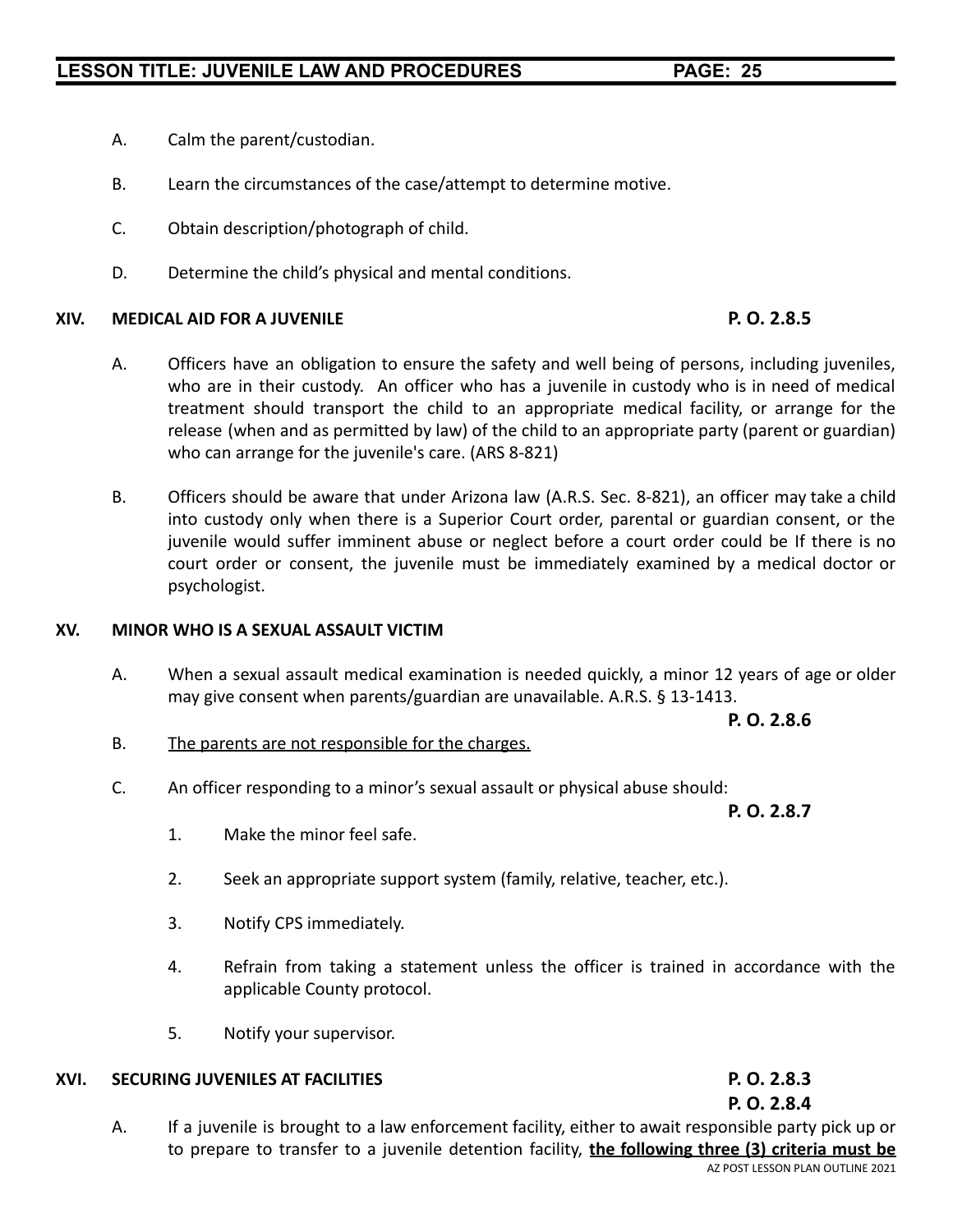**met in order** to place a juvenile in a secure area of a facility:

- 1. The juvenile must be accused of a criminal act (not a status offense as the most serious charge); ( See JJDP Act handout)
- 2. The juvenile must be sight and sound separated from adult prisoners at all times while in custody ; and,
- 3. The juvenile must be removed from the secure area within six (6) hours.
- B. Transportation.
	- 1. Juveniles in custody may not be transported or detained in the same vehicle or facility with adults unless:
		- a. There is a sight barrier.
		- b. There is a sound barrier.
- C. Juveniles must be segregated from other prisoners per A.R.S. 8-305.
	- 1. A juvenile confined in jail or locked up where adults are confined shall be kept in a physically separate section.
	- 2. No sight or sound contact between a juvenile and any charged or convicted adult is permitted.
	- 3. Any detained juvenile or child who endangers or may endanger the safety of other children, shall not be allowed to intermingle with any other juvenile or child in the detention center.

### **XVII. IMPLEMENTATION/DISCUSSION P. O. 2.8.13**

- A. The instructor will hand out a copy of the Juvenile Offense Scenario 1 overhead/handout and then have each cadet identify, discuss and defend what is the most appropriate course of action they would follow for the scenario. *INSTRUCTOR NOTE: These scenarios may also be used to complete a Juvenile Referral Form. INSTRUCTOR OPTION: Have students work in pairs and/or small groups of 3-5 students.*
- B. The instructor will hand out a copy of the Scenario 2 overhead/handout and then have each cadet identify, discuss and defend what is the most appropriate course of action they would follow for the scenario.

### **XVIII. JUVENILE REFERRAL FORM**

A. Hand out a written description of a runaway child incident and have each cadet complete or receive a copy with sufficient information to complete a Juvenile Referral Form.